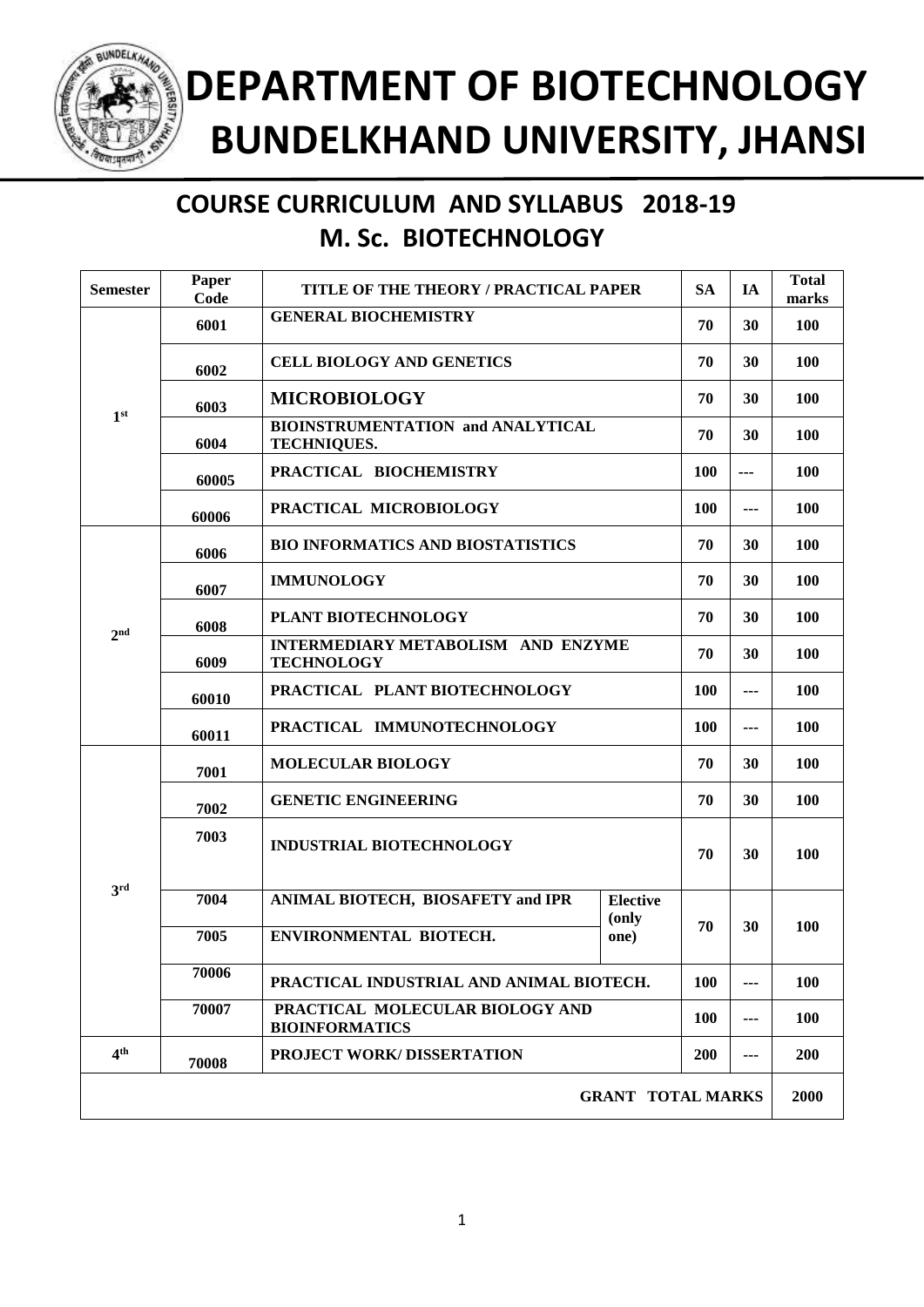

## **I SEMESTER**

## **6001 GENERAL BIOCHEMISTRY**

## **UNIT I Carbohydrates**

Classification of Carbohydrates. Structure of glucose, fructose, mannose , galactose , lactose, sucrose, glycogen, starch and cellulose. Isomerism, Structural and sterioisomersoptical, geometric. Mutarotation, Enantiomers, epimers, and Diasterioisomers. Anomers.

## **UNIT II Lipids**

Classification. Triglycerides, Waxes, Phospholipids, sphingolipids, Sterols, Cholesterol. Fats and Oils, Classification of fatty acids, essential fatty acids.

Lipoproteins . Glycoproteins and Glycolipids. Self assembly of lipids, micelle, biomembrane organizations.

## **UNIT III proteins**

Classification of proteins - Amino acids, Classification and structure. Essential amino acids, Non protein and non standard amino acids.

Protein structure. Determination of amino acid sequences of proteins. Primary, secondary ,tertiary and quaternary structure of proteins. Forces stabilizing structure of proteins. Salting in and salting out of proteins. Denaturation and renaturation of proteins. Protein degradation and molecular pathways controlling protein degradation. Basic principles of protein purification. Protein folding. Chaperons. Diseases associated with protein folding. Ramachandran plot.

Evolution of protein structure.

## **UNIT IV Nucleic acids**

Structure and properties of purine and pyrimidine bases and DNA and RNA. Functions of nucleic acids. Physical properties Secondary and tertiary structure. Base composition. Base pairing. Helix coil transitions. Tm and relation to GC content. Physical properties of RNA and classes .

## **UNIT V Porphyrins**

Porphyrin nucleus. Classification and structure of porphyrins. Metalloporphyrins. Bile pigments- chemical nature and physiological significance.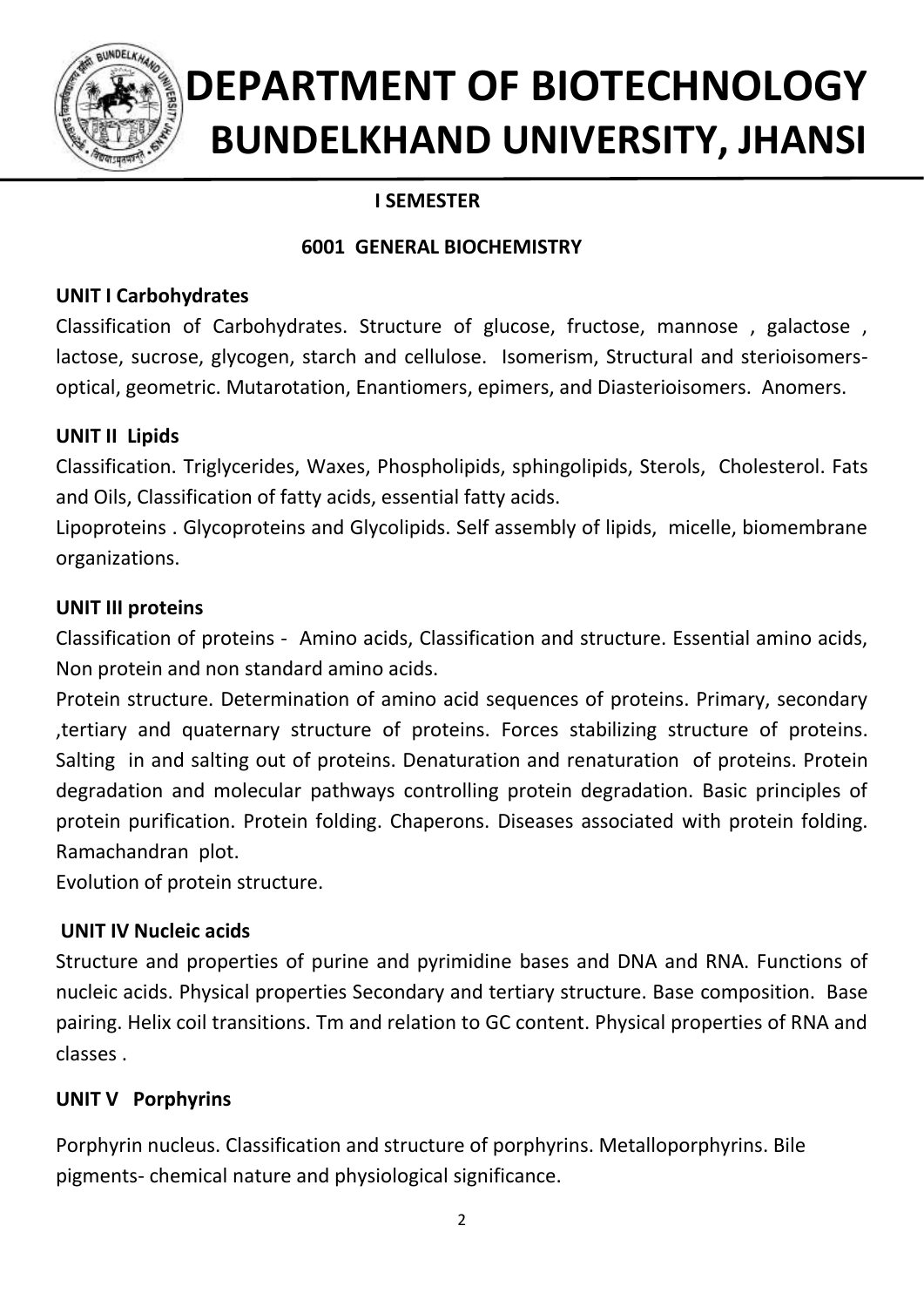

## **UNIT VI Vitamins and Enzymes.**

Fat soluble and water soluble vitamins.

General characteristics of enzymes. Definition of Coenzymes, holoenzyme, Prosthetic group , cofactors. Nomenclature and classification. Enzyme kinetics and Michaelis and Menton equation and inhibition.

- 1. Lehninger principles of biochemistry. (2013[\)David L Nelson;](http://www.worldcat.org/search?q=au%3ANelson%2C+David+L.%2C&qt=hot_author) [Michael M Cox;](http://www.worldcat.org/search?q=au%3ACox%2C+Michael+M.&qt=hot_author) Albert L [Lehninger](http://www.worldcat.org/search?q=au%3ALehninger%2C+Albert+L.&qt=hot_author) New York : W.H. Freeman. 6th Edition
- 2. Biochemistry, Berg, J.M., Tymoczko, J.L. and Stryer, L. (2015) 8th edition, W.H. Freeman & Co., New York
- 3. Biochemistry, Voet, D. and Voet J.G. (2016) 5th Edition, John Wiley & Sons, New York.
- 4. Zubay, G. L., Biochemistry; 4Ed, Worthington, R., Ed.:McGraw-Hill Companies, Inc.: Dubuque
- 5. Biochemistry. U. Satyanarayana. (2014)
- 6. Fudamentals of Biochemistry. J.L. Jain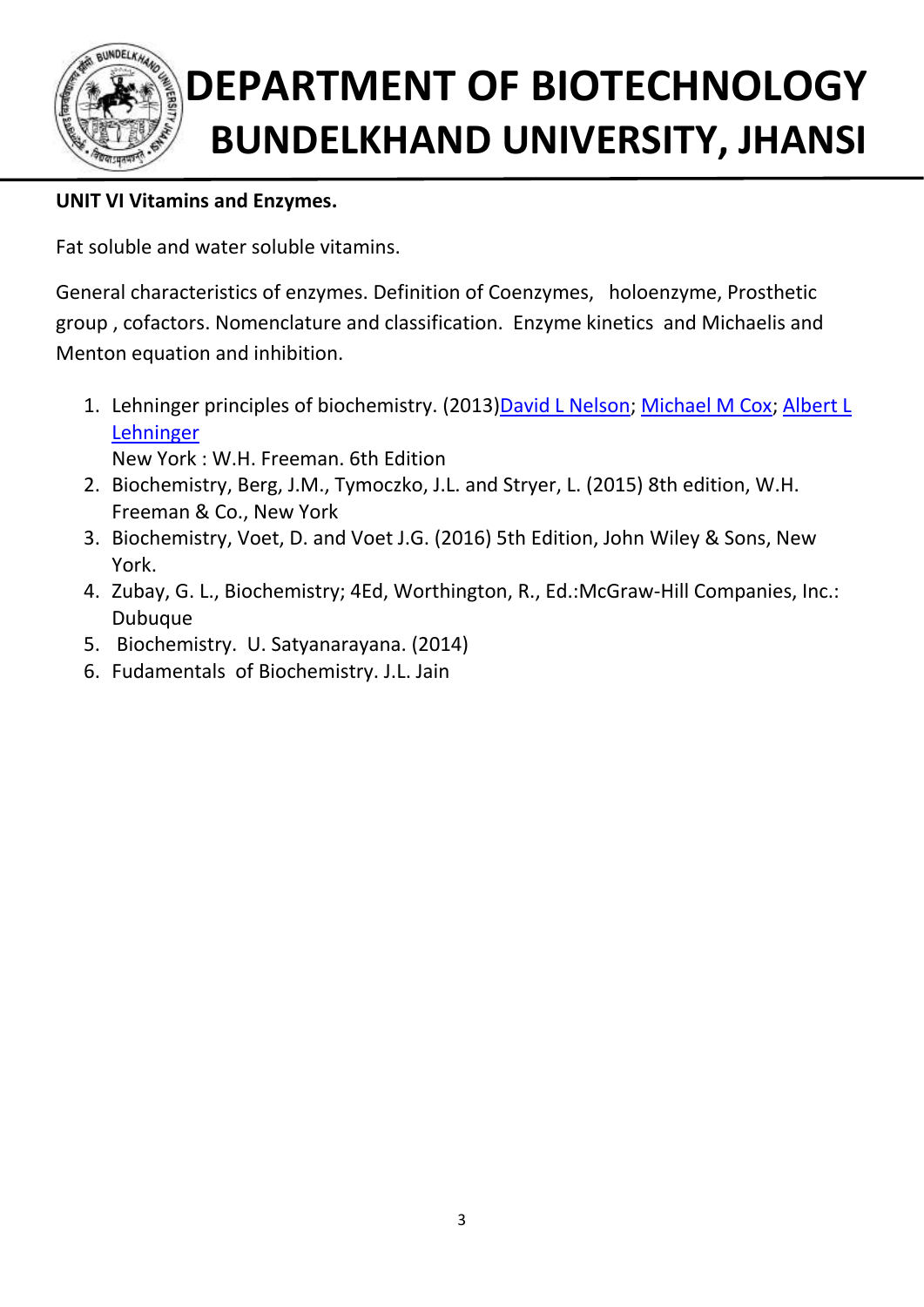

## **I SEM.**

### **6004 BIOINSTRUMENTATION & ANALYTICAL TECHNIQUES**

### **UNIT I Chromatography**

Principle, types and applications- partition, adsorption, paper, thin layer, ion exchange, molecular sieve, supercritical fluid, gas chromatography and HPLC.

### **UNIT II Electrophoresis**

Principle, instrumentation and applications of moving boundary and zonal electrophoresis, including paper and gel (SDS-PAGE and Agarose) electrophoresis, isoelectrofocusing, PFGE and Capillary electrophoresis.

### **UNIT III Centrifugation**

Principles of sedimentation & centrifugation, relationship between RCF and RPM, types of centrifuge, differential and density gradient centrifugation (rate zonal and isopycnic).

#### **UNIT IV Microscopy**

Principles and applications of light microscope, fluorescence, Phase contrast, Dark field, electron (TEM and SEM), interference, polarization, inverted and stereomicroscope. Freeze fracture, fixation and staining

#### **UNIT V Spectroscopy**

Principle, Instrumentation and applications of UV-Visible, IR, NMR, atomic absorption, Fluorescense spectroscopy, X-ray Crystallography and Mass Spectrometry.

#### **UNIT VI Radiation Biology**

Radioisotope Techniques: Radio-tracers, interaction of radiation with matter, GM counter, Scintillation counters, autoradiography and radioimmunoassay.

- *1. Instrumental Analysis : D. Skoog*
- *2. Biophysical Chemistry : David Sheehan*
- *3. Principles of Biophysical Chemistry : David Frifelder*
- *4. Biophysics : Upadhyay & Upadhyay*
- *5. Methods of Instrumental Analysis : Willard*
- 6. Principles and techniques of practical Biochemistry, by [Wilson/Walker](http://www.amazon.in/s/ref=dp_byline_sr_book_1?ie=UTF8&field-author=Wilson%2FWalker&search-alias=stripbooks) : Wiley Publication(2010)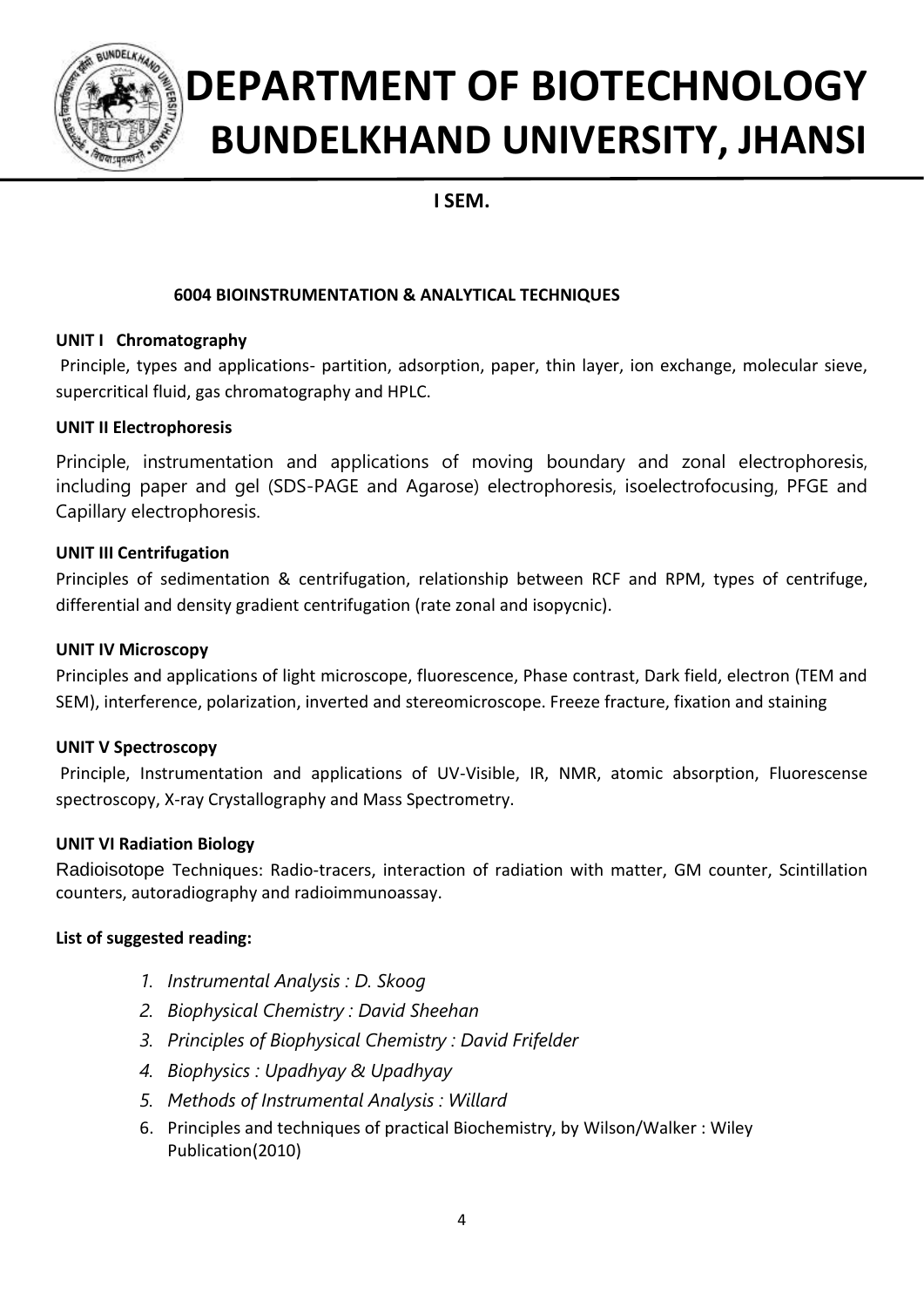

## **I SEM.**

## **6002 CELL BIOLOGY AND GENETICS**

### **PART A. MOLECULAR CELL BIOLOGY**

#### **UNIT Basics of Cell Biology**

Definition of cell- fundamental cell types, difference betweenProkaryotic and Eukaryotic cell types, Structure and function of cell organelles, ultra structure of cell membrane, cytosol, Golgi bodies, endoplasmic reticulum (rough and smooth), ribosomes, cytoskeletal structures (actin, microtubules etc.) Mitochondria, chloroplasts, lysosomes, peroxysomes, nucleus(nuclear membrane, nucleoplasm, nucleolus chromatin).

#### **UNIT II Biomembranes**

Structure and functions, Biological membranes and transport of solutes. Molecular structure of membrane. Solute transport across membranes. Types of transport. Simple, passive, facilitated diffusion. Active transport. Transport ATPases. Mobile carriers and pore mechanism. Artificial membranes. Micells, bilayer, monolayer, liposomes.

### **UNIT III Cell signaling and signal transduction**

Types of cellular receptors and chemical signals. G proteins. Second messengers. Role of steroid hormones.

### **UNIT IV Cell cycle**

Cell cycle: mitosis, meiosis, stages of cell cycle, binary fission, amitosis. Cell-cell interaction, Cell senescence and death: Apoptosis and necrosis

### **PART B. GENETICS**

#### **UNIT I History**

Genome organization and gene expression in prokaryotes and eukaryotes. Mendelian Laws of inheritance, gene interactions. Extra chromosomal inheritance, mitochondrial and chloroplast genetic systems.

#### **UNIT II Linkage and crossing over**

Linkage and Gene map (Linkage Map) Sex linked inheritance, hereditary defects. Inbreeding depression and heterosis.

#### **UNIT III Mutations**

Definition, Types, Structural and numerical changes in chromosomes, Molecular basis of mutations, mechanisms of DNA repair, mutations, frequency, correlation between mutagenicity and carcinogenicity, mutagenic agents (chemical and radiation). Population Genetics: Hardy-Weinberg equilibrium, gene and genotypic frequencies, introduction of eugenics.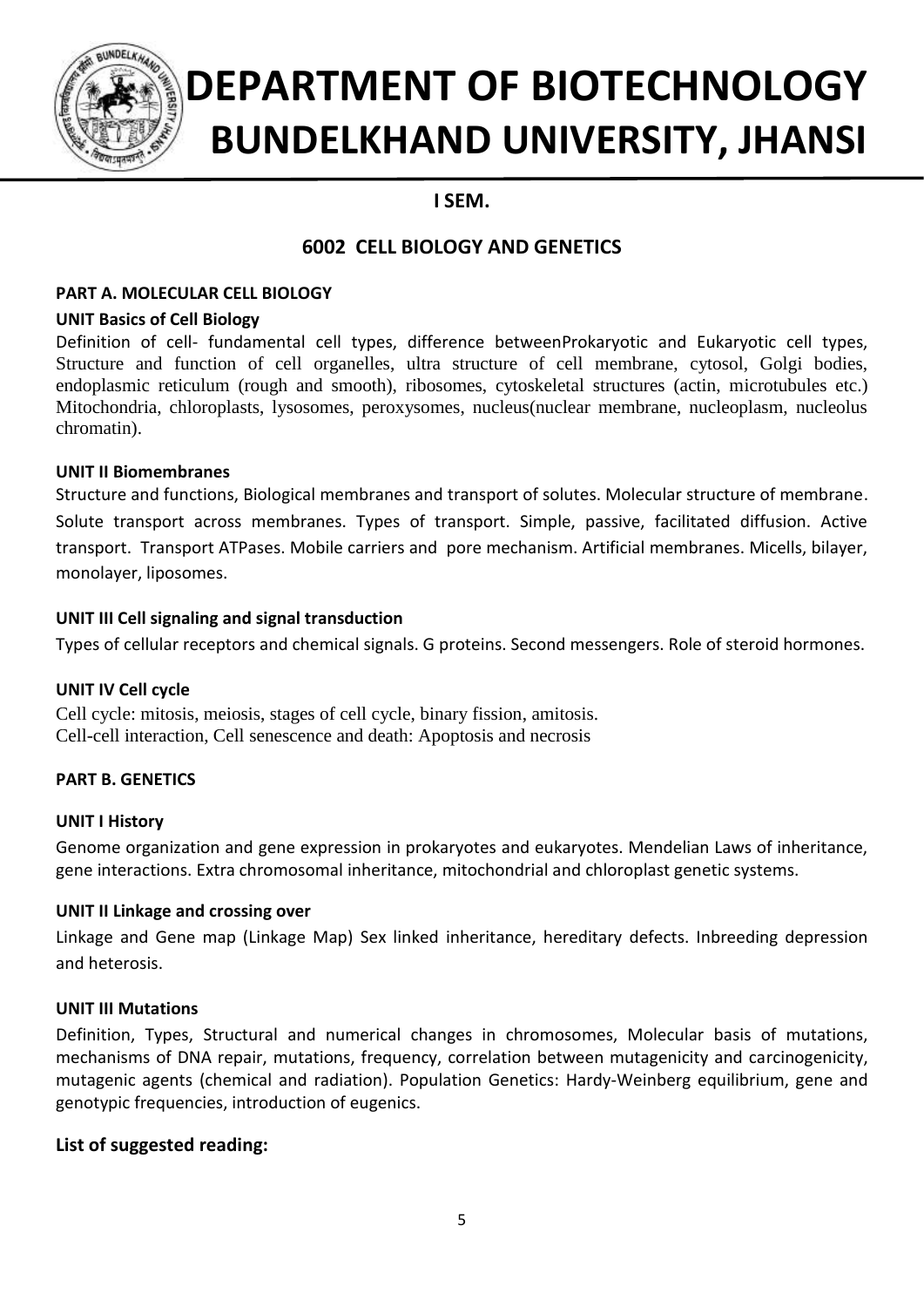

- 1. Molecular Biology of The Cell, Alberts, B., Johnson, A., Lewis, J., (Author), Raff, M., Roberts, K. and Walter, P. (2008) 5th edition, Garland Science, New York
- 2. Molecular Cell Biology, Lodish, H., Berk, A., Kaiser, C.A. and Krieger, M. (2007) 6th edition, W.H. Freeman & Co., New York
- 3. Karp, G. 2010. Cell and Molecular Biology: Concepts and Experiments. 6th Edition. John Wiley & Sons. Inc.
- 4. De Robertis, E.D.P. and De Robertis, E.M.F. 2006. Cell and Molecular Biology. 8th edition. Lippincott Williams and Wilkins, Philadelphia.
- 5. Cooper, G.M. and Hausman, R.E. 2009. The Cell: A Molecular Approach. 5th edition. ASM Press & Sunderland, Washington, D.C.; Sinauer Associates, MA.
- 6. Becker, W.M., Kleinsmith, L.J., Hardin. J. and Bertoni, G. P. 2009. The World of the Cell. 7th edition. Pearson Benjamin Cummings Publishing, San Francisco.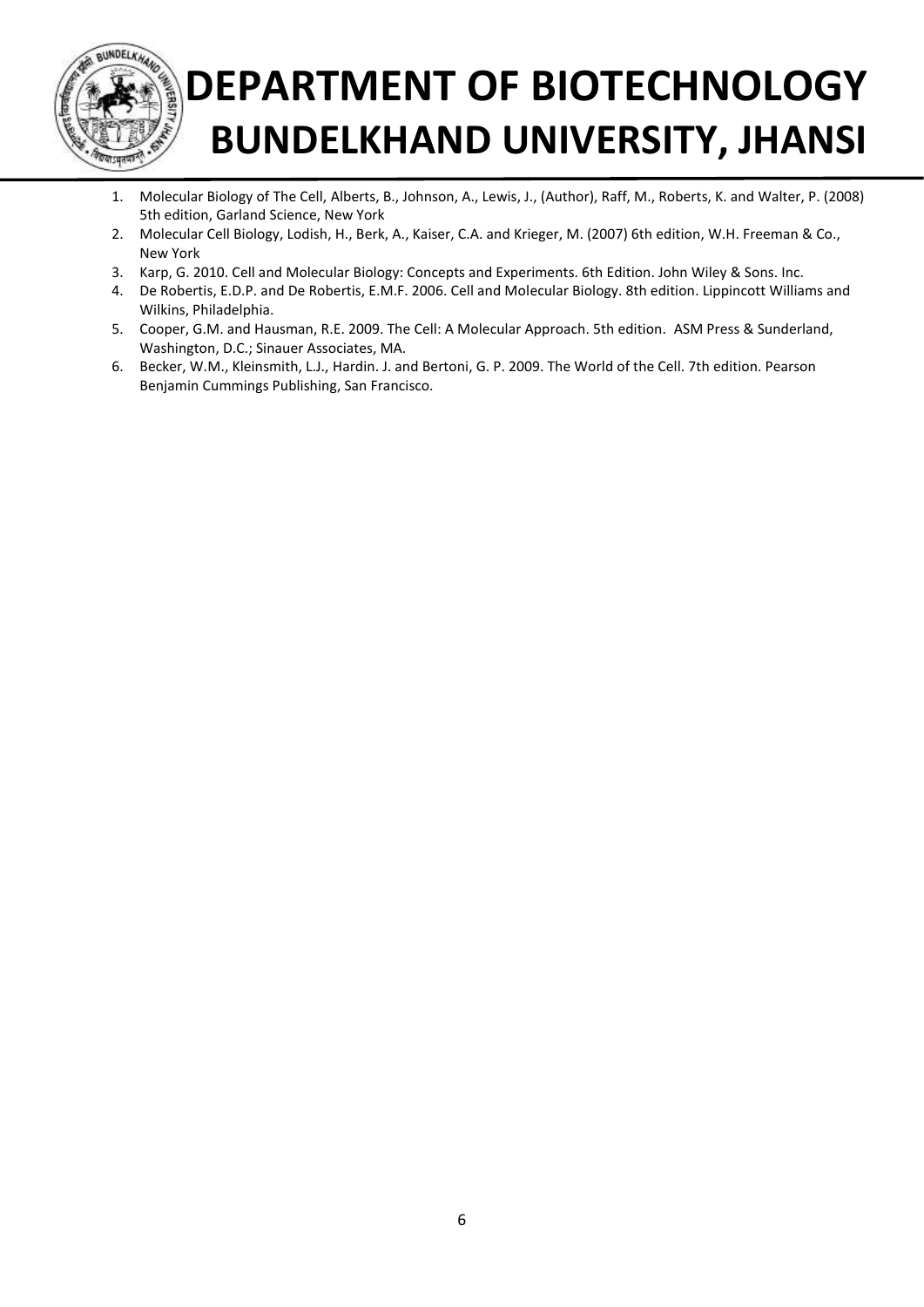

## **I SEM.**

## **6003 MICROBIOLOGY**

#### **UNIT I Basic concepts**

History of Microbiology, Methods of classification and major groups of microorganisms. Taxonomic nomenclature and Bergey's Manual.

#### **UNIT II Introduction**

Structure and Culture of Bacteria. Concept of sterilization in microbiology**,** Concept of microbial growth, effect of environmental factors on growth such as salt concentration, pH, temperature etc., growth monitoring and characteristics.

#### **UNIT III Microbial Metabolism**

Mode of Nutrition in Bacteria, Bacterial Metabolism, fermentation and its products, peptidoglycan synthesis and LPS synthesis

#### **UNIT VI Microbial genetics**

Bacterial Plasmids-Characters, copy number, compatibility, classification (F, R, Col, degradative, heavy metal resistance, Ti, cryptic), yeast plasmid. Microbial genetics: Conjugation, Transduction and Transformation, mutations, mutant screening, enrichment and selection,.

#### **UNIT V Viruses**

Classification of animal and plant viruses, Titration of viruses, General structure and life cycle of bacteriophage, Hepatic virus (HAV, HAB, HAC), Dengue virus (Flavi virus), HIV.

#### **UNIT VI Pathogenicity and Antimicrobial agents**

Bacterial and Viral pathogenesis, Microbial mechanisms for escaping host defenses. Endospore formation. **Antibiotics,** Bioassays, Antifungal and Sulpha drugs.

- 1. WILLEY, J. M., SHERWOOD, L., WOOLVERTON, C. J., PRESCOTT, L. M., & WILLEY, J. M. (2011). Prescott's microbiology. New York, McGraw-Hill.
- 2. Carl A. Batt (Editor) Encyclopedia of Food Microbiology; Amsterdam: Elsevier, 2015
- 3. Schaechter, M. Ingraham, J.L. and Neidhardt, F.C. 2006. Microbe. ASM Press, Washington. D.C.
- 4. Microbiology-a laboratory manual Cappuccino, J.G. and Sherman, N. and Weseleey, Addison.
- 5. Experiments in Microbiology, Plant Pathology and Biotechnology. Aneja, A.R.
- 6. Microbiology. Pelczar, C.M.J., Chan, E.C.S and Krieg, N.R.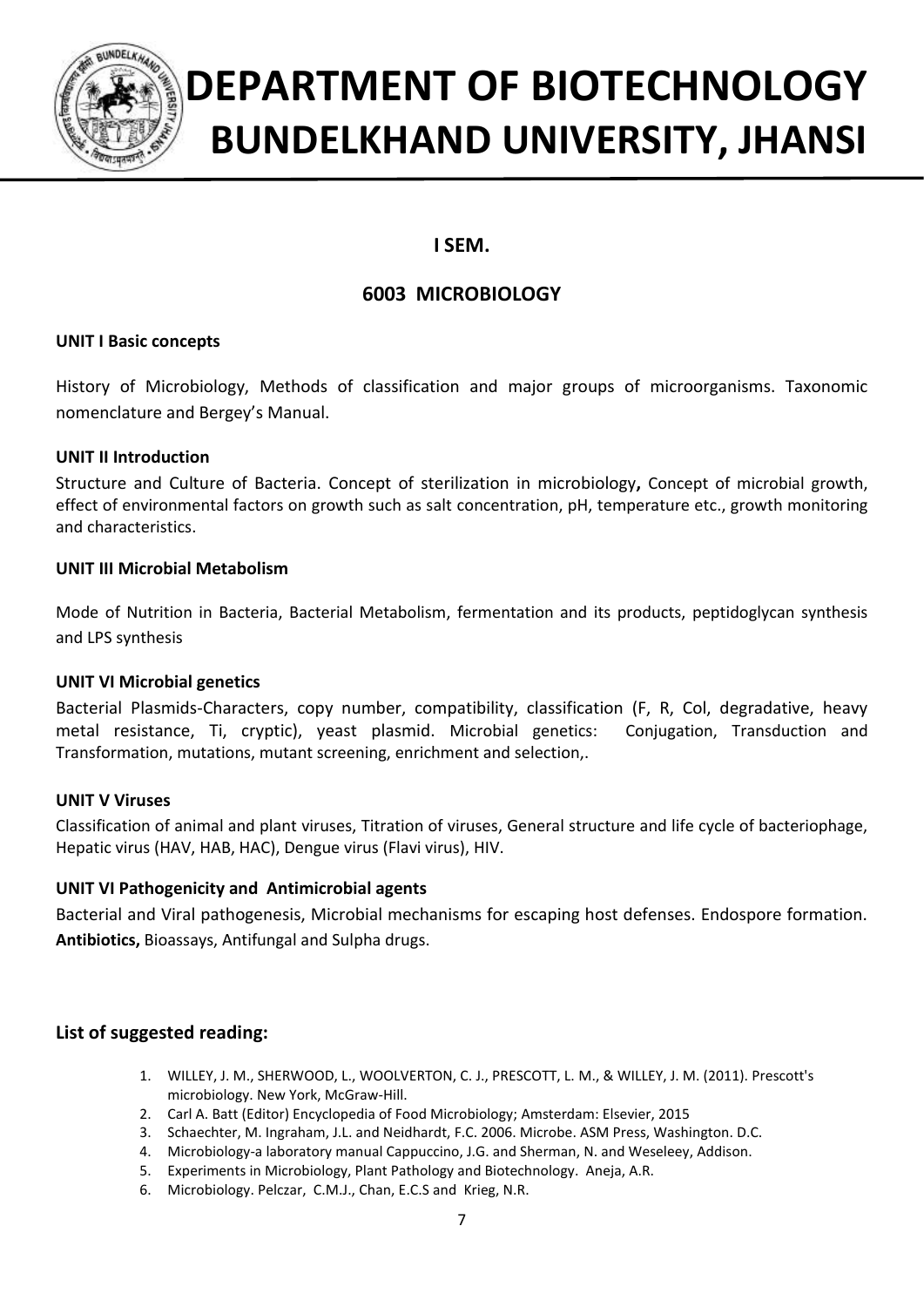

- 7. General Microbiology. Stanier, C.
- 8. Microbiology an Introduction. Tortora.
- 9. Microbiology Fundamentals and Applications. Atlas, R.M.

. I SEM.

## **60005 BIOCHEMISTRY PRACTICAL**

#### **1. Preparation of buffers**

#### **2.Proteins**

- a) Qualitative tests for proteins
- a) Estimation of proteins by Lowry and Bradford method

#### **3. Nucleic acids**

a) Estimation of DNA and RNA by Diphenyl Amine and Orcinol Method

#### **4. Carbohydrates**

- a) Estimation of total carbohydrate content of sample by anthrone method
- b) Colour reactions for identification of carbohydrates
- c) Extraction and estimation of chlorophyll

#### **5. Amino Acids**

- a) Qualitative tests
- b) Chromatography- TLC and paper

- 1. Biochemical calculations Segal, I.H. New York: John Wile and Sons, 2004.
- 3. A Biologists guide to principles and practices in Biochemistry. Wilson, K. and Goulding, K.H.
- 4. Bioseparations, Principles and Techniques. Sivasankar B. 2007
- 5. Principles and techniques of practical biochemistry. Ed Keith Wilson and John Walker. Cambridge University Press.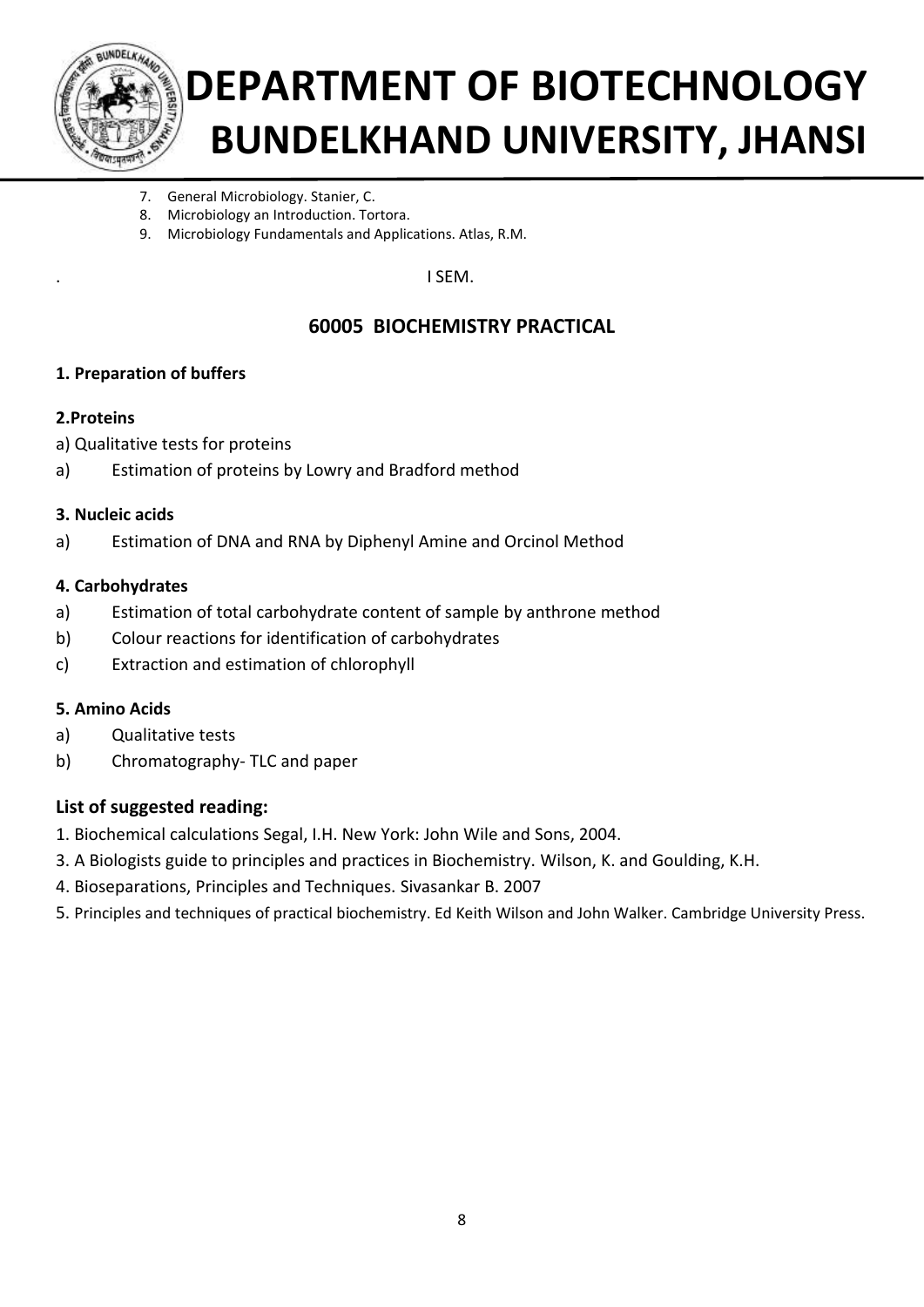

I SEM.

## **60006 MICROBIOLOGY PRACTICALS**

- 1. To demonstrate sterilization methods for Glass wares and media.
- 2. Preparation of LB or nutrient Agar media.
- 3. To perform Simple staining technique.
- 4. To perform Gram Staining Technique
- 5. To perform Negative staining technique
- 6. To enumerate the bacterial cells by the standard plate count method.
- 7. To obtain isolated colonies with the help of different streaking methods
- 8. To observe bacterial growth pattern in nutrient broth and calculate generation time.
- 9. To observe antibiotic sensitivity to the given bacterial culture by Kirby Bauer method.
- 10. To determine the MIC of the given dose for given culture by E-Test
- 11. To observe the presence of catalase enzyme in the given culture
- 12. Monitor the exposure of the effect of UV light on the given culture.
- 13. To evaluate the given disinfectant with the help of phenol coefficient
- 14. To perform IMViC test for the set of bacterial culture
- 15. To isolate fungi by Warcup Method
- 16. To observe and identify the fungal cultures with the help of lactophenol cotton blue mount.

## **Suggested reading:**

- 1. Microbiology. A Laboratory manual. Cappucino, J.G., Sherman, N. and Weseeley
- 2. Experiments in Microbiology, Plant Pathology and Biotechnology. Aneja, A.R
- 3. Microbes in Action by [Harry W. Seeley,](https://www.google.co.in/search?tbo=p&tbm=bks&q=inauthor:%22Harry+W.+Seeley%22) [Paul J. VanDemark;](https://www.google.co.in/search?tbo=p&tbm=bks&q=inauthor:%22Paul+J.+VanDemark%22) Freemen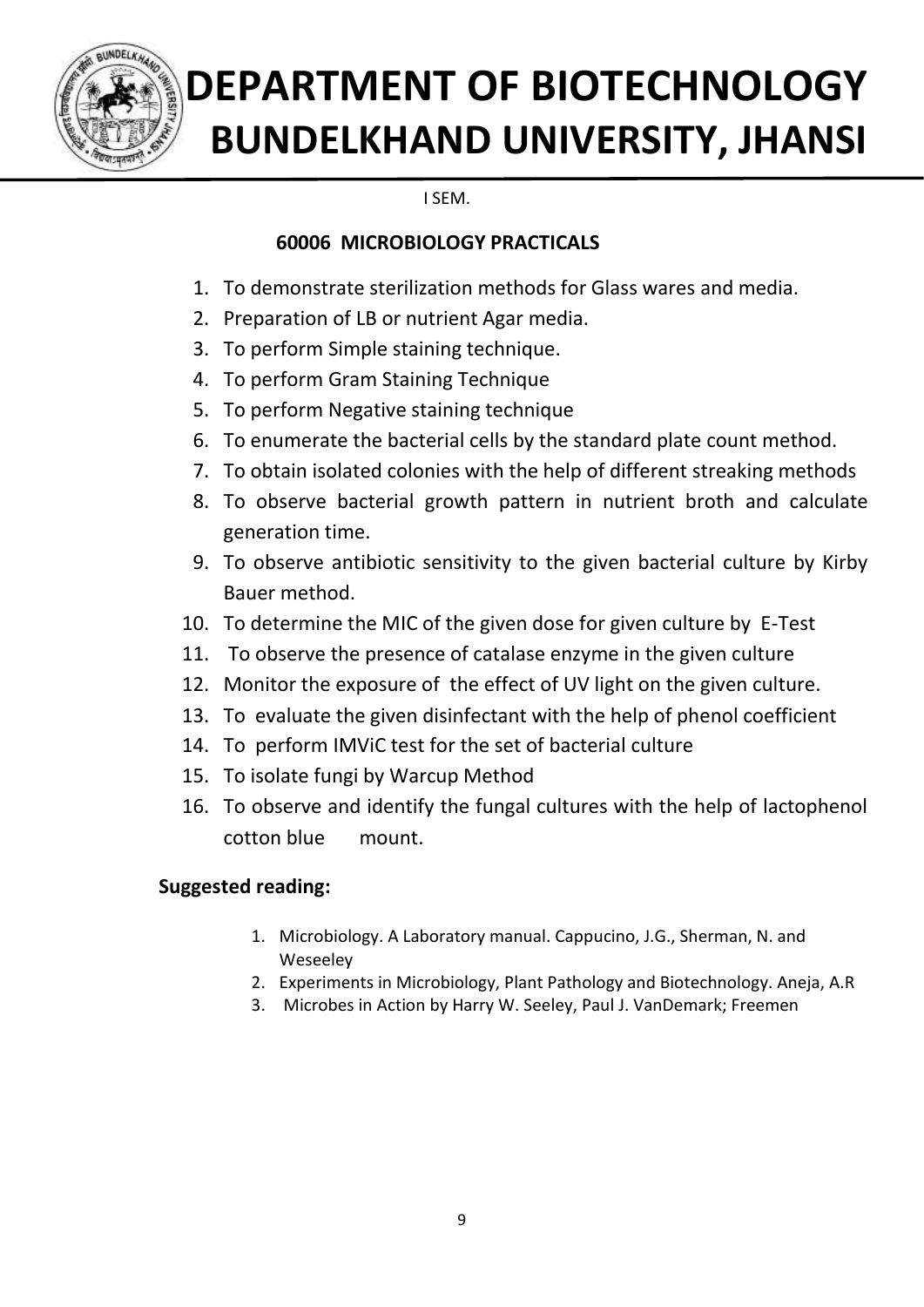

## **IInd SEMESTER**

## **6006 BIOINFORMATICS AND BIOSTATISTICS**

## **A.BIOINFORMATICS**

### **UNIT I Introduction to computers and Bioinformatics**

Software and Hardware, storage and memory devices, input and output devices, f internet and e-mail. Bioinformatics- History, scope and applications.

### **UNIT II Biologicazl databases**

EMBL,GENBANK, DDBJ,PIR,PDB,SWISSPROT and TrEMBL. Understanding the structure of each source and using it on the web.

### **UNIT III Sequence alignments**

Pairwise sequence Alignments, FASTA and BLAST, using it on the web, Interpreting results, Multiple Sequence Alignment Phylogenetic Analysis. Open reading frame.

Protein Secondary structure prediction methods, and homology modeling

### **B.BIOSTATISTICS**

#### **UNIT I: Descriptive Statistics**

Introduction of Statistics, Applications and drawback of Statistics, Concept of variables in biological systems, Collection, classification, tabulation, graphical and diagrammatic representation of numerical data **Measures of central tendency:** Arithmetic Mean, Median, Mode, Geometric Mean, Harmonic Mean and Quartiles.

**Measures of Dispersion:** Range, Quartile deviation, Mean deviation, Standard deviation and Coefficient of variation.

**Correlation and Regression:** Correlation Coefficient, Rank correlation, Regression coefficients, Regression lines (Y on X and X on Y).

### **UNIT II: Probability theory and Tests of Significance**

**Probability:** Introduction, Random experiment, Sample space, Events, Definition of Probability, Addition and Multiplication Law of Probability, Conditional Probability, Bayes theorem, Applications of probability. **Probability Distributions:** Random variables, Binomial distribution, Poisson distribution and Normal distribution, Applications of distributions.

**Tests of Significance**: Based on t, F, Z and Chi-square distributions.

#### **UNIT III: Analysis of Variance and Design of Experiment**

**ANOVA:** One-way and Two way classifications.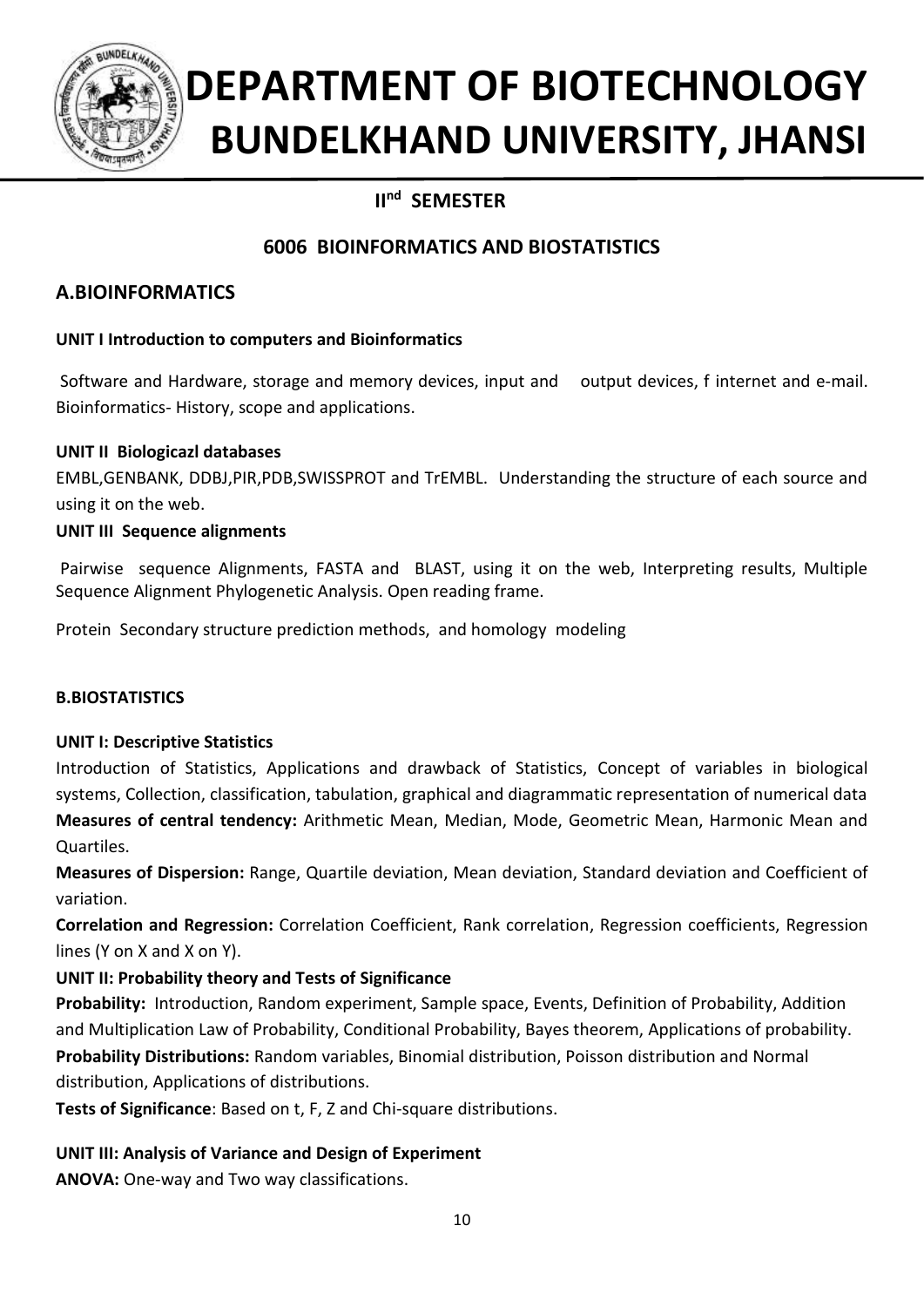

**Design of Experiment:** Principles of Design of Experiment, Completely Randomized Design (CRD), Randomized Block Design, (RBD), Latin Square Design (LSD), Statistical and graphic software-their use in research for data analysis, interpretation and presentation.

- 1. Bioinformatics. Baxevanis, A.D. and Quelette, B.F.F.
- 2. Bio informatics. Des Higgins & Willie Taylor
- 3. Bioinformatics. Methods and protocols. Macsewer, S.
- 4. Bioinformatics. Sequence and genome analysis. Mount, D.W.
- 5. Computer fundamentals. Nagpal, D.P.
- 6. Methods in Biostatics. Mahajan,B.K.
- 7. Biostatistics. Arora, P.N. and Malhan, P.K.
- 8. Elements of Biostatistics .Prasad, S.
- 9. Practical in statistics. Sharma, H.L.
- 10. Fundamentals of Mathematical Statistics. Gupta, S.C. and Kapoor, V.K.
- 11. Mathematics for Biosciences **Arya J.C and Lardner, R.W**
- 12. Advanced Engineering Mathematics-**Erwin Kreyszig**
- 13. Biostatics -**P.N. Arora & P.K. Malhotra**
- 14. Introduction to Biostatistics- **Sokal & Rohif**
- 15. Statistical Methods in Bioinformatics: An introduction-**W.Evans.Grant**
- 16. Computers Today-**S.K .Basandra**
- 17. Computer fundamentals-**P. K. Sinha**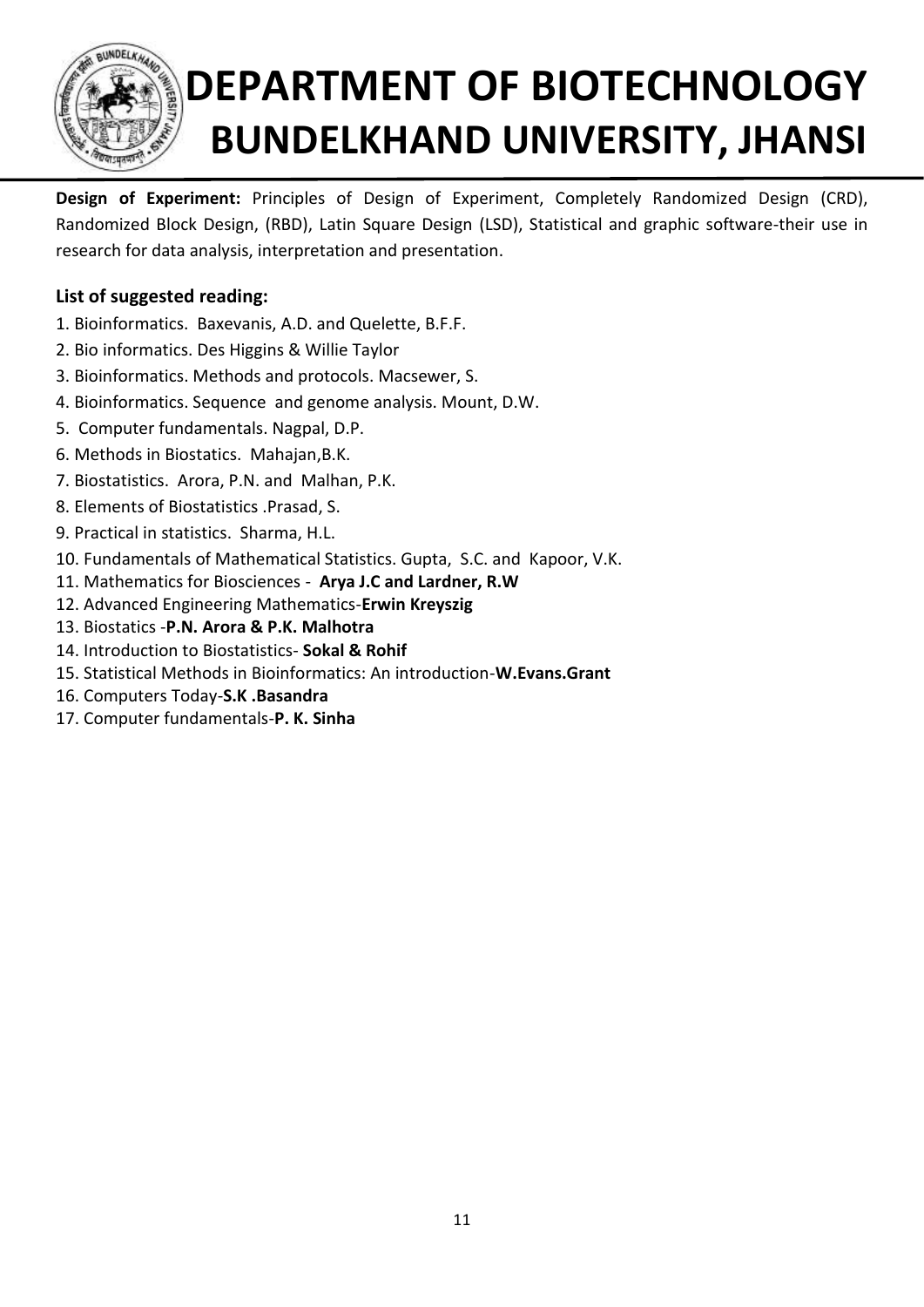

### **II SEMESTER**

#### **6007 IMMUNOLOGY**

#### **UNIT I**

History of immunology, Immune response - Innate and Adaptive Immunity and Characteristics, Anatomical organization of immune system – Primary and secondary lymphoid organs, Secondary lymphoid organs, Cells of the immune system, lymphocyte traffic. Hematopioesis, Antigens Characters, Haptens, Antigenicity and Immunogenicity, Factors affecting immunogenecity, Properties of T and B cell epitopes, Super antigens.

#### **UNIT II**

Complement System Components, activation pathways and their regulation, Complement deficiencies and role of complement system in immune response. Immunoglobulins – structure and functions, Organisation and expression of immunoglobulin genes. Mechanisms of antibody diversity, Class switching, Immunoglobulin Superfamily.

#### **UNIT III**

Organization of MHC I and II molecules, polymorphism, distribution and function, organization of MHC complex in Mouse and Humans. Role of MHC in tissue transplantation. T-Cell receptor – Structure and function, T- cell accessory membrane molecules, activation of T-cells B-Cell receptor – Structure, types and functions, activation of B-cells. Antigen presentation – Processing and presentation of exogenous and endogenous antigens.

#### **UNIT IV**

Structure and functions, cytokine receptors, signal transduction mediated by cytokine receptors, cytokine related diseases and their therapeutic applications. Hypersensitivity – Definition, Type I, II, III and IV type hypersensitivity, delayed type of hypersensitivity.

#### **UNIT V**

Autoimmunity – Organ specific and systemic diseases, mechanisms of autoimmunity and therapeutic approaches, Immunodeficiency Syndromes – Primary and secondary immunodeficiencies, their diagnosis and therapeutic approach

#### **UNIT VI**

Antigen and Antibody interactions – Affinity, Avidity, Cross reactivity, forces involved in Ag-Ab interaction, Vaccines – Active and passive immunization, whole organism vaccines, Macromolecules as vaccines, Recombinant-vector vaccines, DNA vaccines, synthetic peptide vaccines and subunit vaccines. Hybridoma technology and production of monoclonal antibodies and Its applications in diagnosis and therapy.

#### **Books/Authors**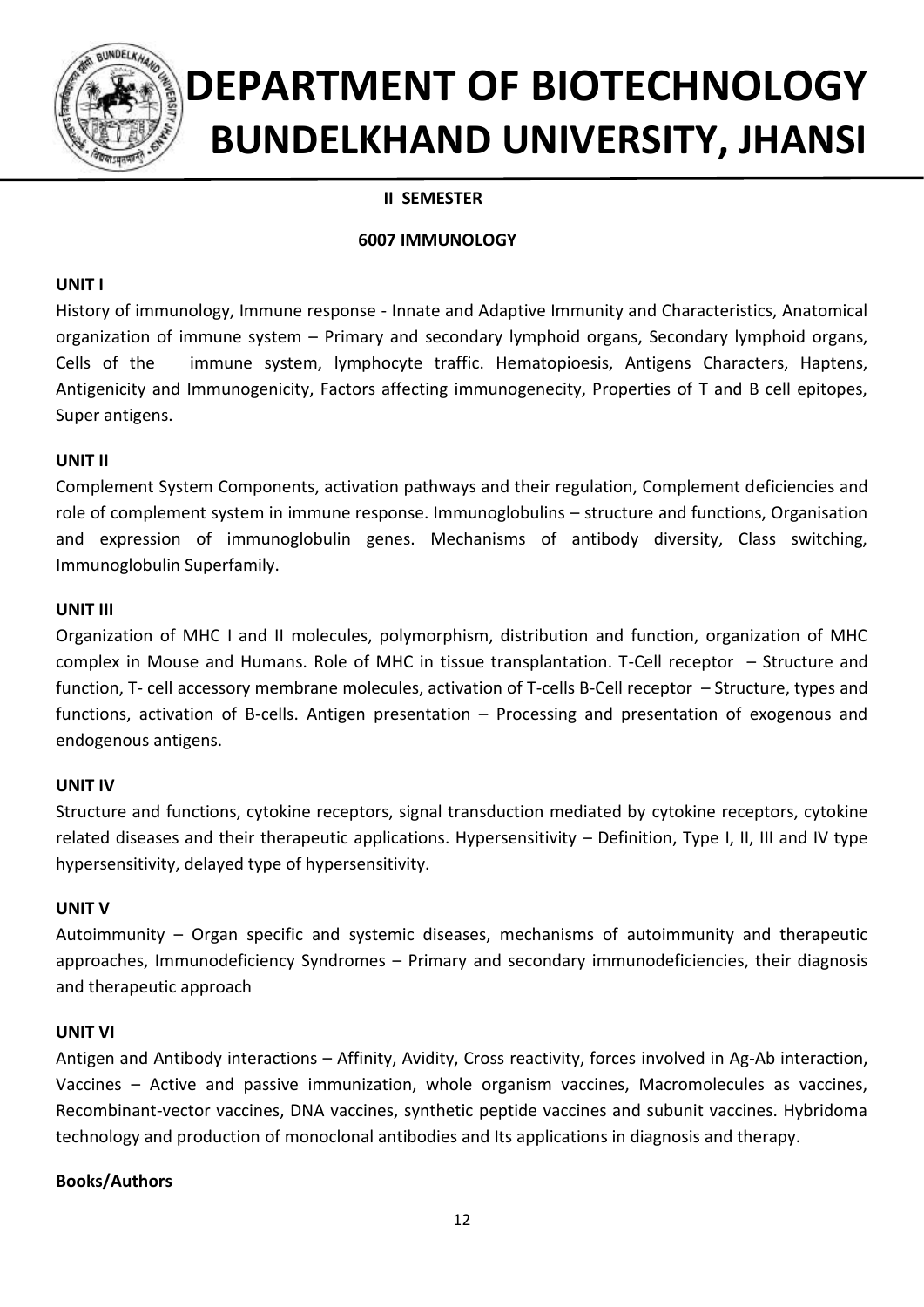

1. Immunology. Roitt, Brostoff and Male 2. Essential Immunology. Roitt, Ivan.M. 4. Immunology. Goldsby, R.A., Thomas J Kindt, Barbara, A Osborne and Kuby, Janis. W.H.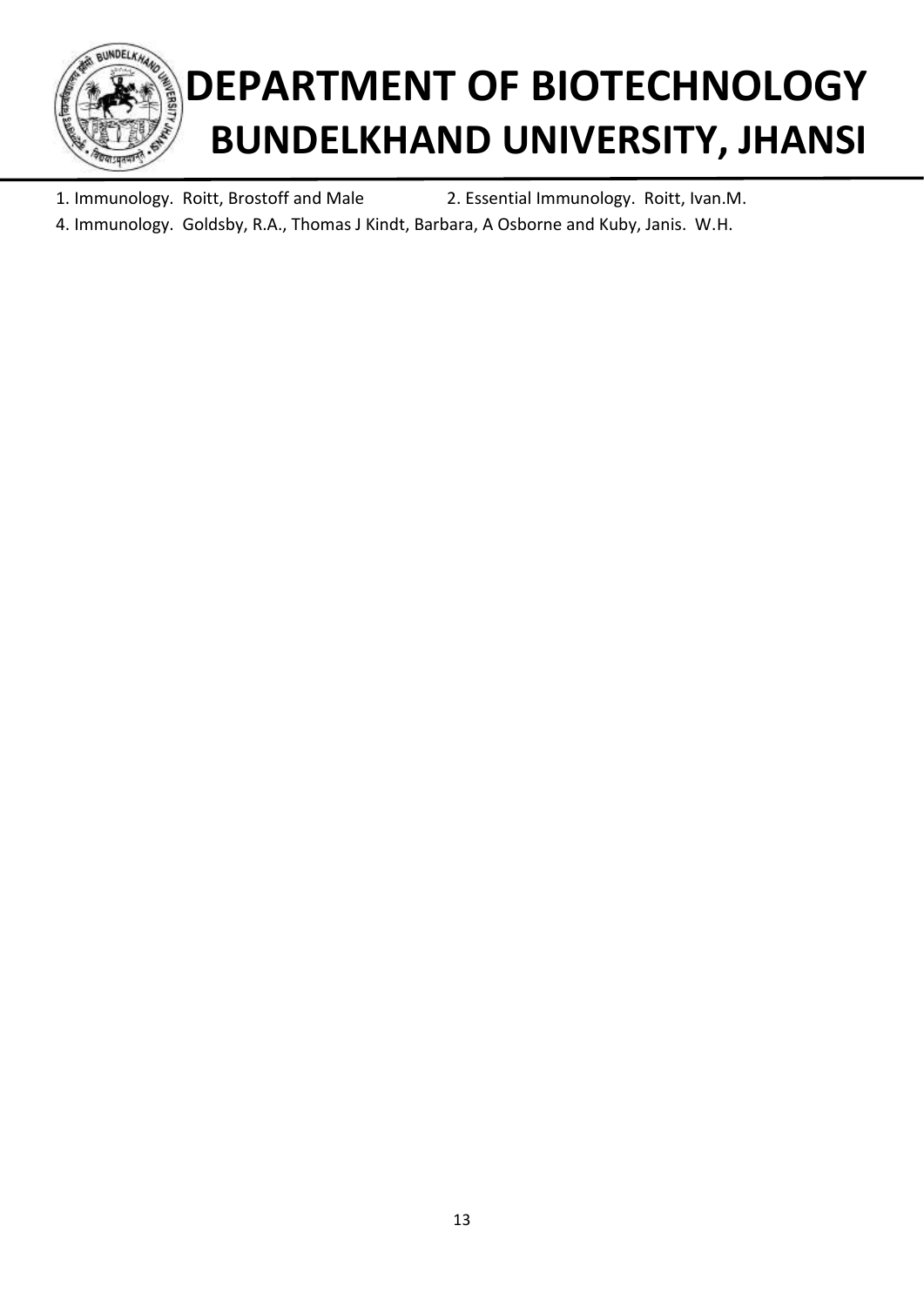

## **II SEMESTER**

## **6008 PLANT BIOTECHNOLOGY**

## **UNIT I Plant Tissue Culture**

Historical background, Concept of totipotency, Basic techniques of plant cell tissue culture, Surface sterilization, Aseptic tissue transfer,

Nutritional requirements of cell *In vitro*- Various type of nutrient media, Development of explants.

Methods of plant micro propagation. Plant tissue culture techniques. Ovary and ovule culture. Invitro pollination and fertilization. Embryo culture. Embryogenesis and organogenesis and their practical applications. Micropropagation of elite species. Auxillary bud, shoot tip and meristem culture.

## **UNIT II Haploid production**

Haploids and their application. Anther and pollen culture. Monoploid production. Production of triploids through endosperm culture. Somaclonal variation and applications. Single cell cultures and their application in selection of variants/mutants with or without mutagen treatment.

## **UNIT III Protoplast and Embryo culture**

Protoplast isolation and regeneration and its applications. Various methods of fusing protoplasts-Chemical, electrical.Somatic hybridization. Selection system for hybrids. Role of protoplast culture and somatic hybridization in the improvement of crop plants.

## **UNIT IV Crop Improvement through genetic engineering**

Vectors for the constrcuction of transgenic plants. Plasmid and plant virus vectors. Methods of gene transfer in to plant cells. *Agrobacterium* mediated. Direct gene transfers. Cointegration and binary vectors. Microinjection. Improved Crop productivity. Biotic stress resistant plants. Engineering Herbicide resistant plants. Direct strategy. Indirect strategy. Engineering viral diseases resistant plants. Insect resistant plants. Plants resistant to drought, salt, heat, water freezing etc. Improvement of nutritional quality. Seed storage proteins. Engineering for vitamins and iron deficiency. Terminator and traitor technology. Plant derived vaccines.

## **UNIT V Practical Concerns**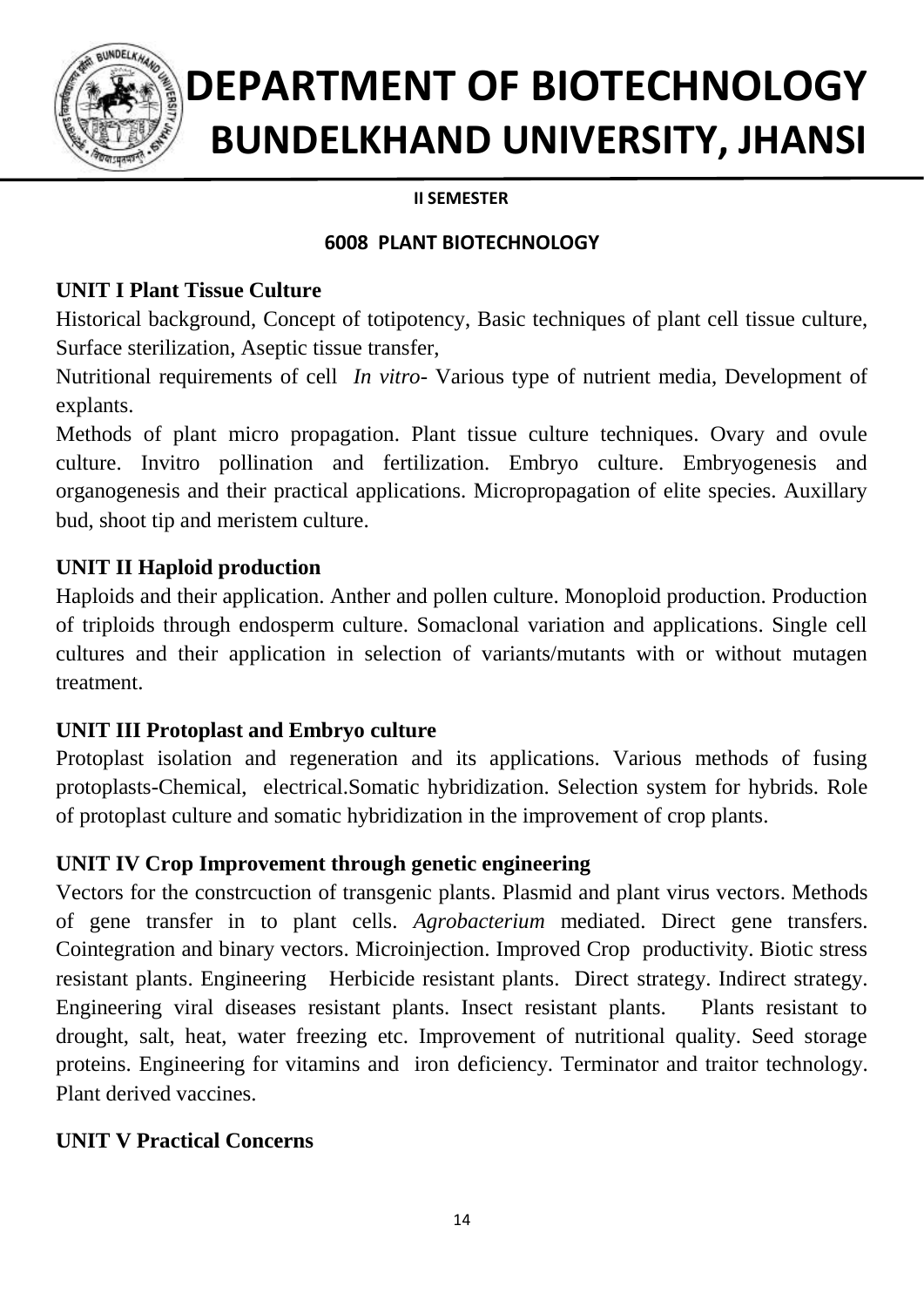

Impact of genetically modified crops in genomic research and agriculture. Efficacy and Environmental concerns. Legislation for transgenic plants.

- 1. Molecular Biology and genetic engineering. Gupta, P.K. (2008)
- 2. Biotechnology and Genomics. Gupta, P.K. (2008)
- 3. Molecular Biology in crop protection. Marshall, G and Walters, D.
- 4. Plant Biotechnology in Agriculture. Lindsey, K. and Jones, M .G.
- 5. Biosynthesis and Manipulation of Plant Products. Grierson, D.
- 6. Plants, genes, and Agriculture. Maarten J. Chrispeels and David E. Sadava
- 7. A text Book of Biotechnology R.C.Dubay
- 8. Biotechnology. Singh, B.D. (2008)
- 9. A text Book of Biotechnology. Kumar, H.D.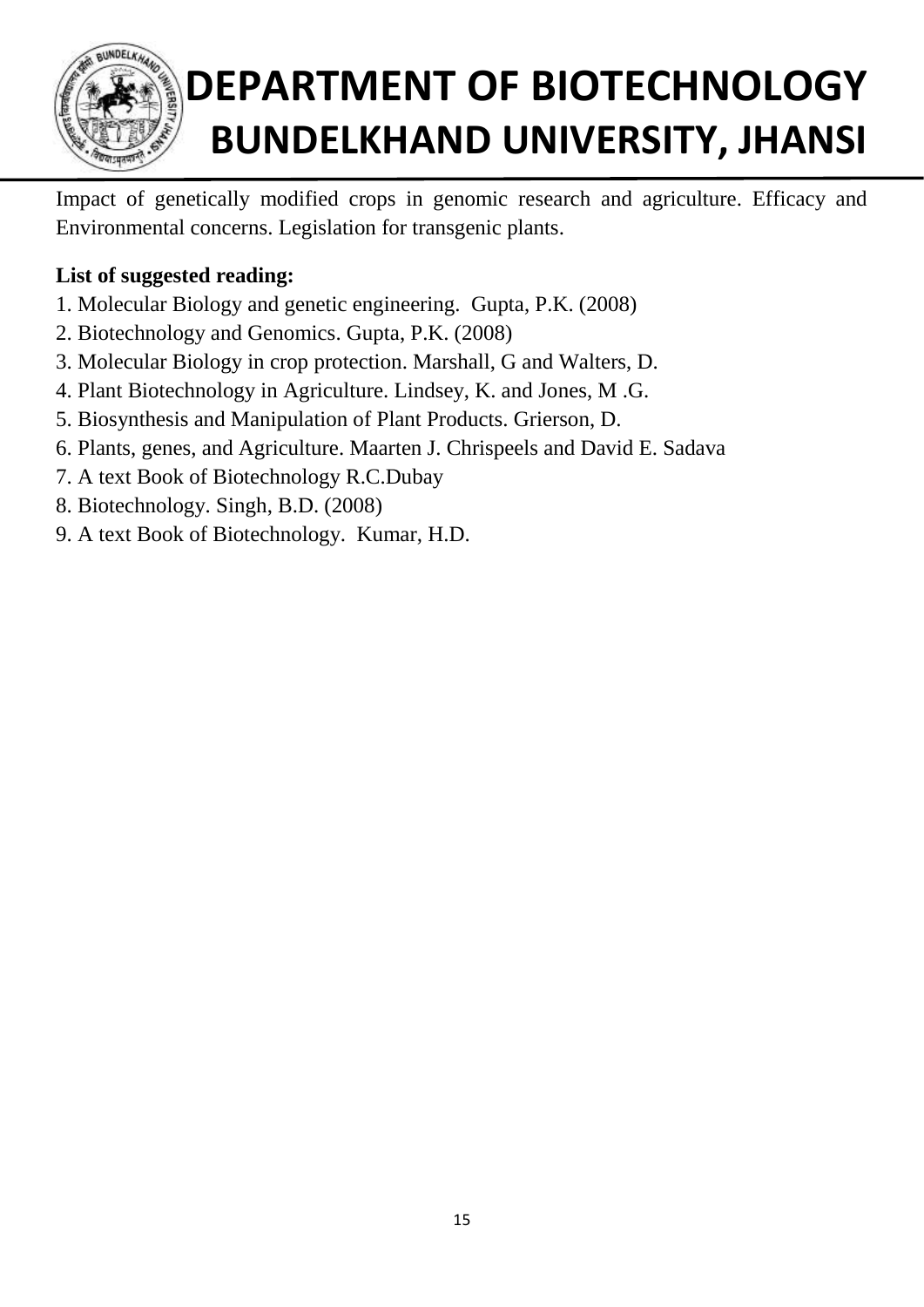

## **II SEMESTER.**

## **6009 INTERMEDIARY METABOLISM AND ENZYME TECHNOLOGY**

## **A. INTERMEDIARY METABOLISM**

## **I.Carbohydrate Metabolism**

Basic concepts, Glycogenesis, gluconeogenesis : pathway and regulation, Glycolysis, krebs cycle, pentose phosphate pathway, glyoxalate pathway, glycogenolysis : pathway and regulation. E.D. pathway.

## **II. Lipid Metabolism**

Biosynthesis and degradation of odd and even carbon: saturated and unsaturated fatty acids. Formation of Ketone bodies, Regulation of metabolism, associated inborn errors

## **III. Amino Acid metabolism**

Aminoacid oxidation and production of urea. Metabolic fates of amino groups. Nitrogen excreation and urea cycle. Overview of nitrogen metabolism.

## **IV. Electron transport chain and Oxidative phosphorylation**

Electron carriers, Complexes I to IV, Chemiosmotic theory, oxidative phosphorylation

## **B. ENZYME TECHNOLOGY**

### **UNIT I Introduction**

Holoenzyme, apoenzymes, coenzymes, cofactors. Activators and inhibitors. Metalloenzymes. Units of enzyme activity. Isoenzymes. Monomeric and oligomeric enzymes. Multienzyme complexes. I.U. Katal, turnover number and specific activity.

### **Specificity and models of enzyme action**

Substrate and reaction specificity. Lock and key hypothesis. Inducedfit hypothesis.

### **UNIT IIEnzyme kinetics**

Factors affecting enzyme activity. Enzyme concentration, substrate concentration, pH and temperature. Michaelis-Menton equation for unisubstrate reactions. Km and its significance. Line weaver-Burk plot and its limitations. Enzyme inhibition- reversible and irreversible. Competetive, noncompetitive and uncompetitive inhibitors.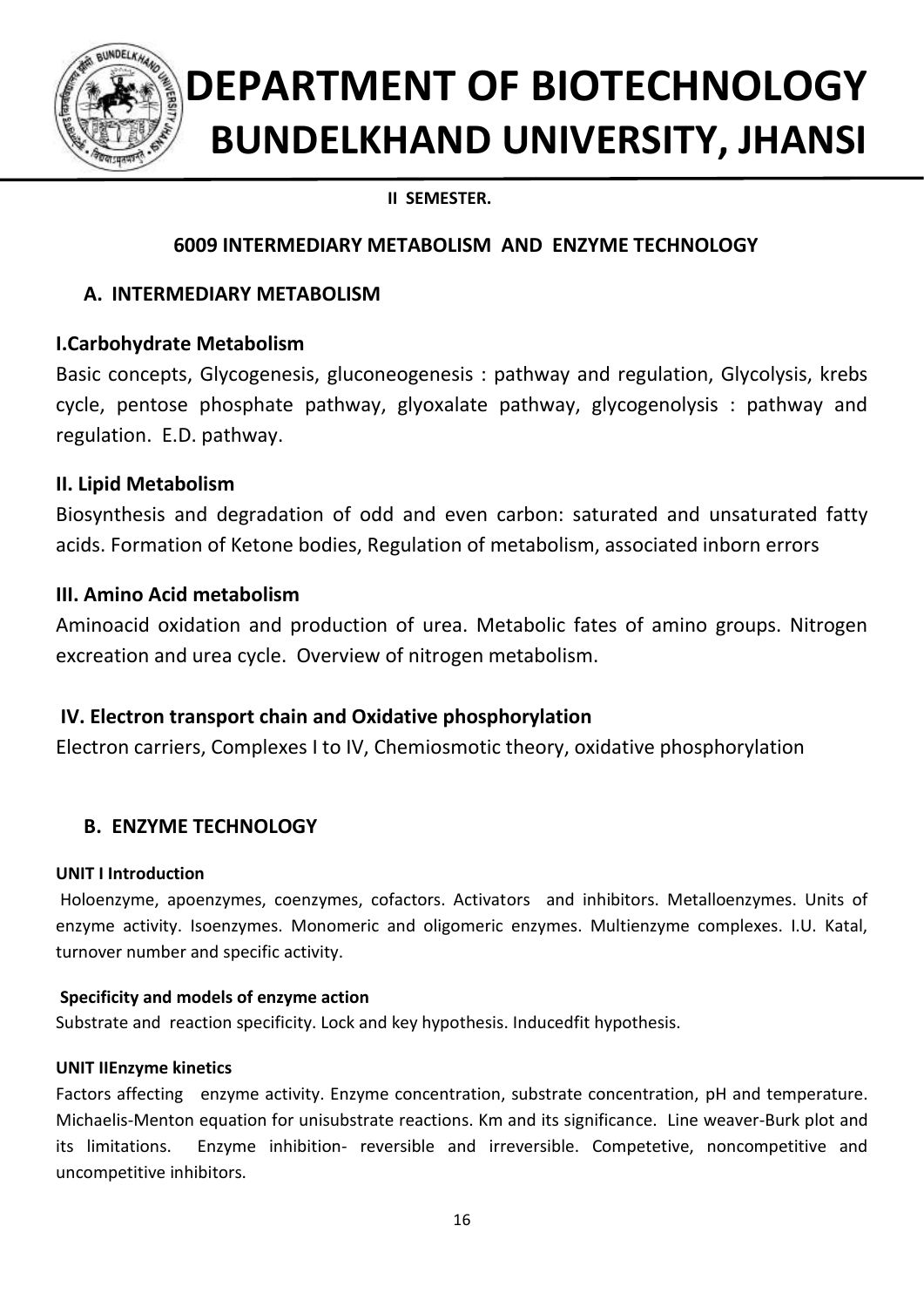

## **UNIT III Mechanism of enzyme regulation**

Feedback inhibition and feed forward stimulation. Enzyme repression, induction and degradation. Control of enzymatic activity by product and substrates. Reversible and irreversible covalent modification of enzymes. Mechanism of activation of Zymogens.

### **UNIT IV Enzyme Technology**

Isolation and purification and crystallization of enzymes. Applications of enzymes in industries and medicine. Production of immobilized enzyme and their applications. Engineering of enzymes by site directed mutagenesis. Enzyme assays for diagnosis and prognosis of diseases.

- 
- 3. Fundamentals of Biochemistry. Jain, J.L. 4. Fundamentals of Biochemistry. A.C.
- 1. Understanding Enzymes. Palmer,T. 2. Enzyme. Dixon, M. and Webb, E.C.
	-
- 5. General Enzymology. Kulkarni and Deshpande 6. Enzyme reaction Mechanisms. Welsch.
- 7. Lehninger Principles of Biochemistry. Nelson and Cox
- 8. Enzyme Kinetics. A modern approach. Marangoni, A.G.
- 9 .Fundamentals of Enzymology. Price, N.C. and Stevens, L.
- 10. Enzyme Assays: A practical approach. Eisenthal and Danson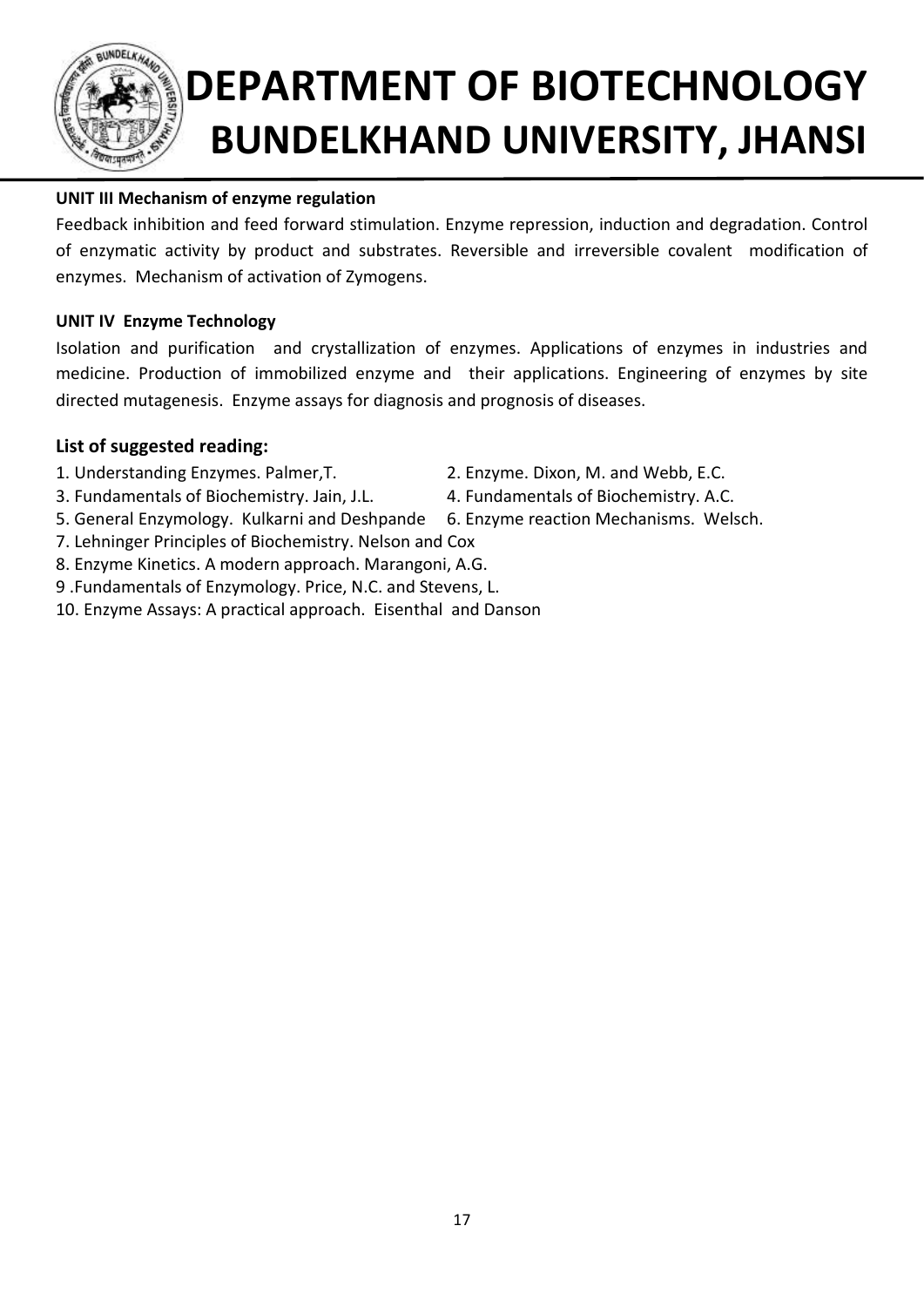

## **II SEMESTER**

## **60010 PLANT BIOTECHNOLOGY PRACTICAL**

- 1. Preparation of MS Media
- 2. Preparation of working solution
- 3. Demostration of various sterilization techniques
- 4. Isolation and sterilization of explants
- 5. Preparation of callus culture from explants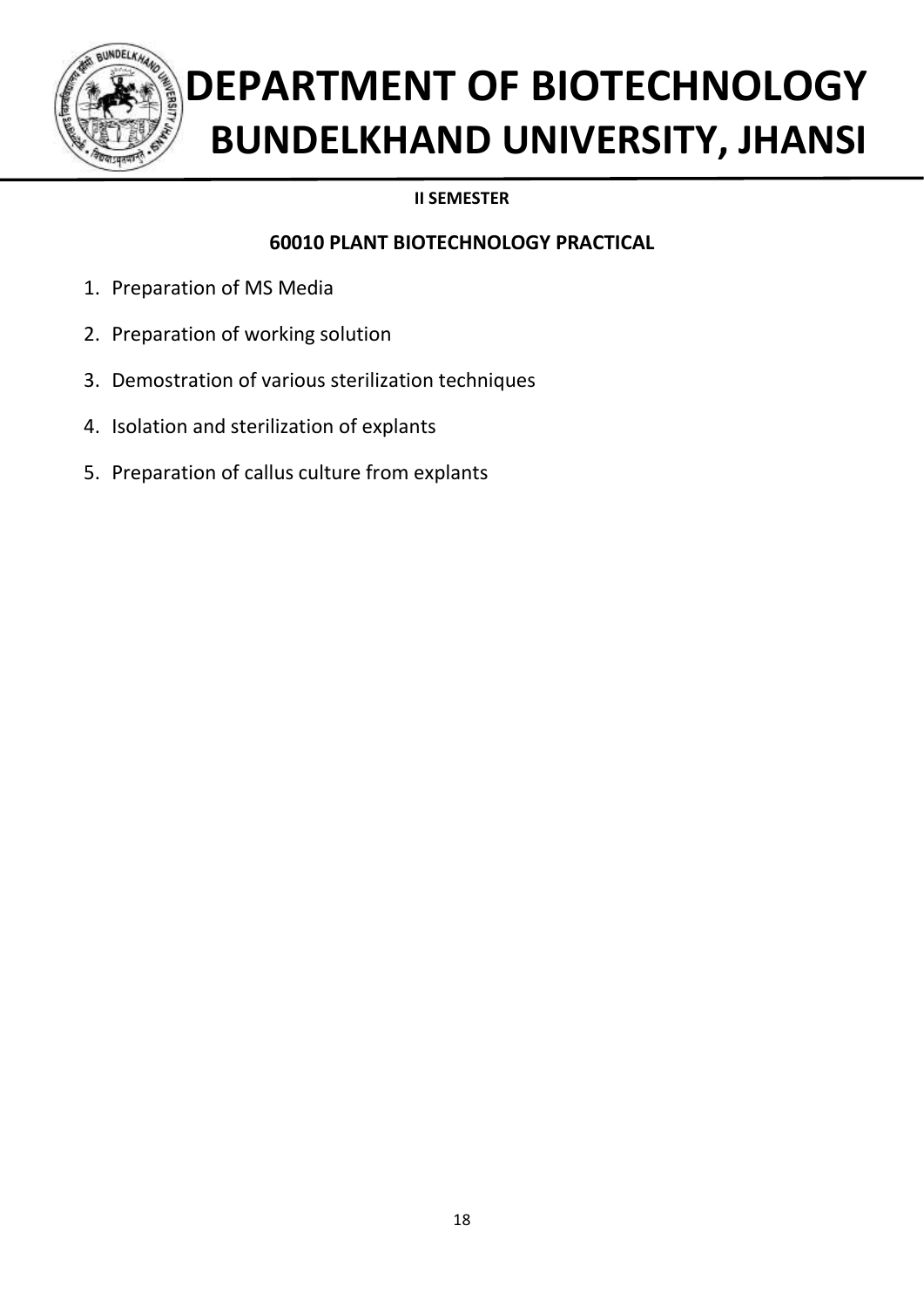

## **II SEMESTER**

## **60011 IMMUNOTECHNOLOGY PRACTICAL**

- **1.** To determine the blood RH factor of an individual
- **2.** To study the reaction pattern of an antigen with set of antibodies by Ouchterlony method.
- **3.** To study the Immunodiffusion on technique by single radial immunodiffusion and to determine the conc. of unknown antigen
- **4.** To perform Widal test for typhoid (application of agglutination test)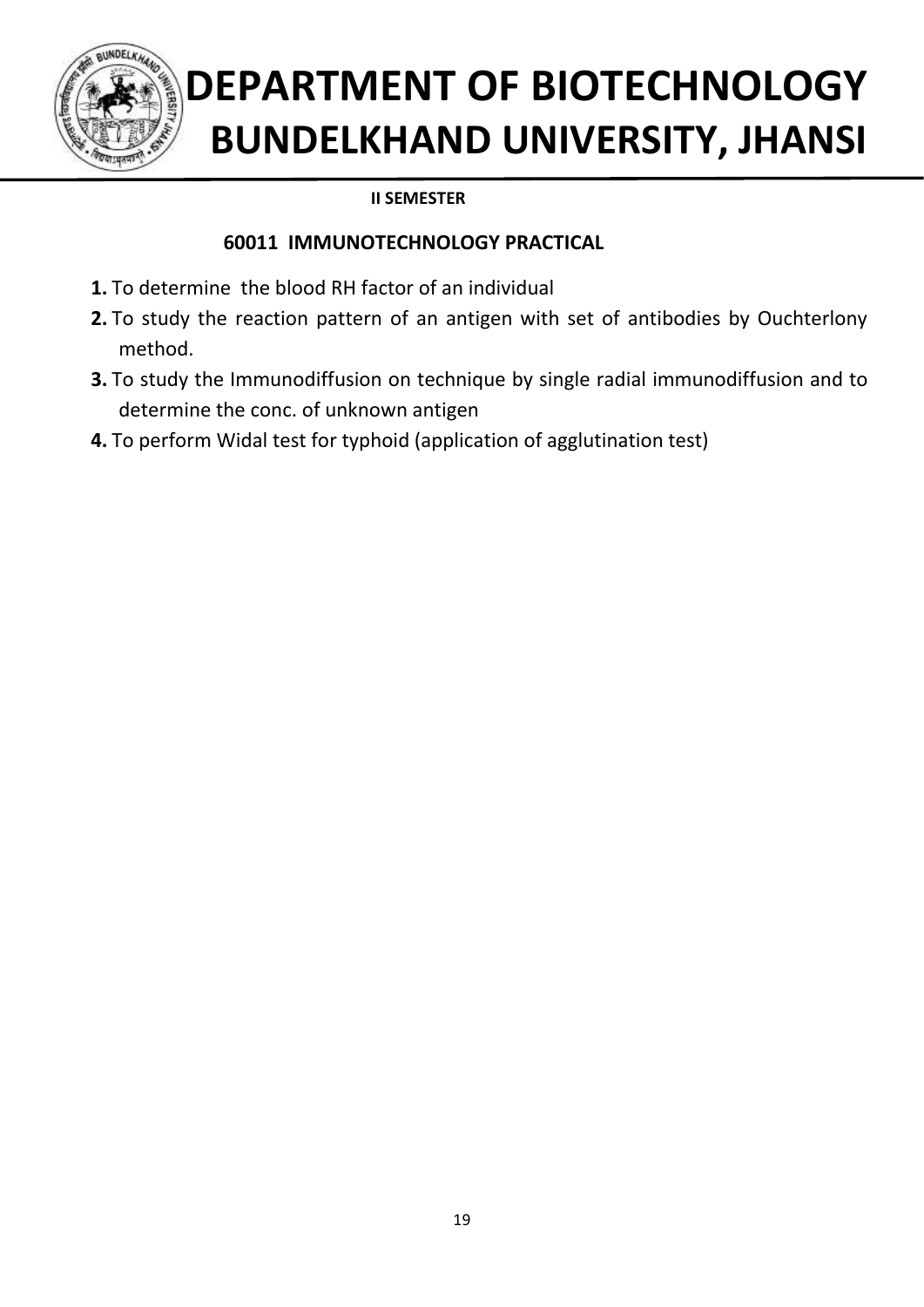

#### **IIIrd III<sup>rd</sup> SEME STER**

## **7001 MOLECULAR BIOLOGY**

### **UNIT I- Introduction of nucleic acids**

Nucleic acid as genetic information carriers, experimental evidenced: Bacterial genetic transformation, Harshey-Chase experiment, TMV reconstitute experiment.

Central dogma of molecular biology, Reverse transcription.

Organization of prokaryotic and eukaryotic genome, DNA supercoiling, chromatin-histone and non histone proteins. General properties of histones, Nucleosome model, solenoid structure, C-value and C-value paradox.

### **Unit II- Replication and DNA repair**

Various modes of replication, Semiconservative replication-Messelson and Stahl experiment, Primase and primosome, prokaryotic and eukaryotic DNA replication, Role of different proteins and enzymes involved in DNA replication, Rolling circle model of replication  $\alpha$   $\alpha$   $\beta$  Phase, inhibitors of Replication. Photoreactivation repair, Base excision repair, nucleotide excision repair, Mismatch repair, SOS and recombination repair.

#### **Unit III-Transcription**

Transcription in Prokaryotes and Eukaryotes, initiation, elongation and termination, RNA Polymerase, Promoters, Operators, post-transcriptional processing of RNA in eukaryotes (RNA splicing, poly A tailing, 5'-capping).Concept of intron and exon, Maturation of rRNA, t RNA, mRNA, inhibitors of transcription.

### **Unit IV- Translation**

Genetic code- Basic features of genetic code, codon and anticodon Wobble hypothesis. Mechanism of translation in prokaryotes and eukaryotes- initiation, elongation and termination, charged tRNA, Shine-Dalgarno sequences, role of EF-Tu, EF-Ts in protein synthesis, non-sense codons and release factors, inhibitors of Protein synthesis.

#### **Unit V- Regulation of gene expression**

Constitutive genes, Operon concept, negative and positive regulation, *lac, trp* operons, DNA methylation, Histone modification, Post transcriptional gene silencing.

### **Unit VI- Mutation**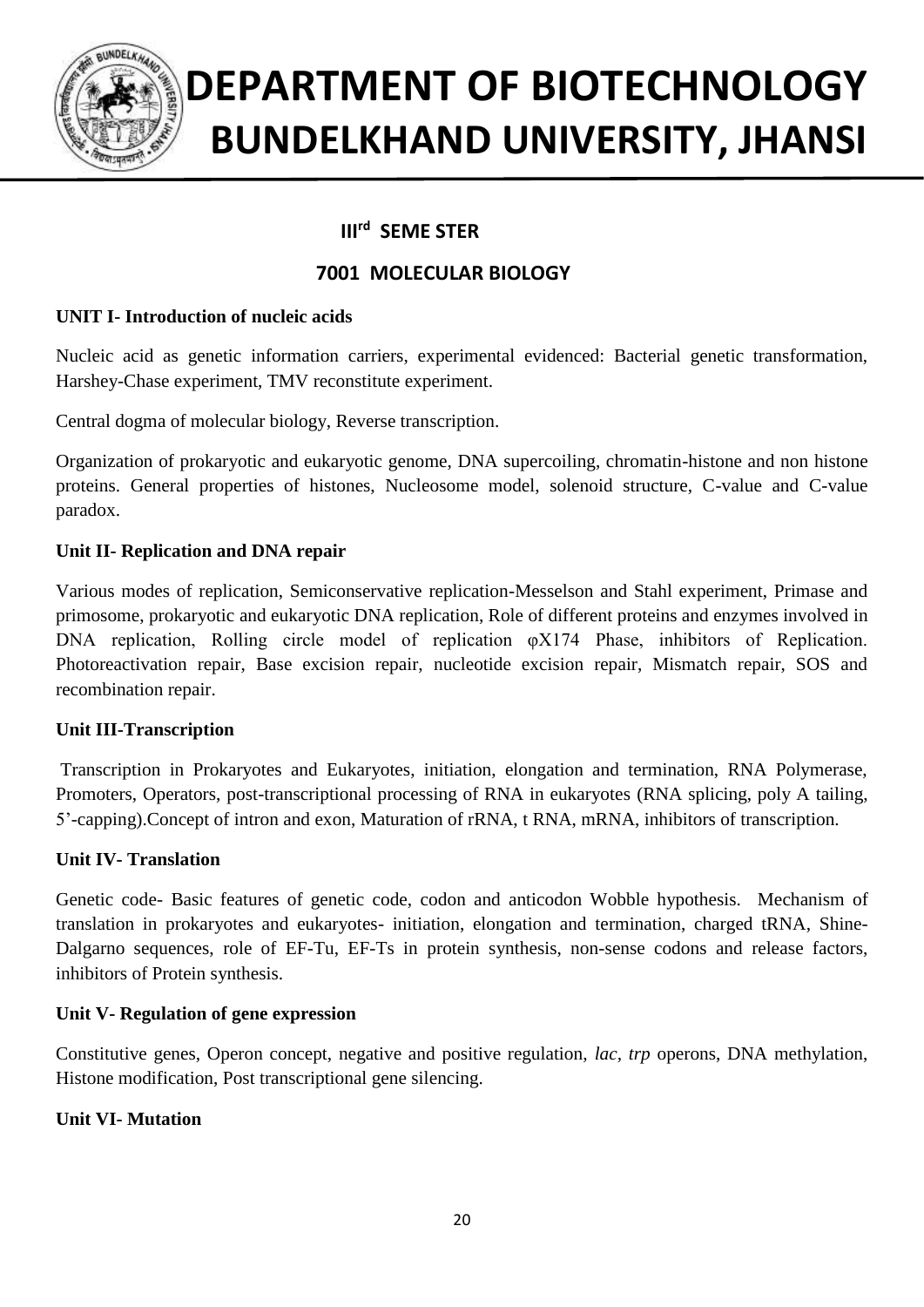

Mutagenesis-chemical and physical, types of mutation eg. Transition and transversion, spontaneous and induced, germinal and somatic, frame shift and substitution mutation, backward and forward mutation. Lederberg's replica plating experiment, Random and site directed mutagenesis. Ame's testing.

### **Books recommended:**

- *1.* Molecular Biology of the gene. Watson *et al.*
- 2. Lehninger Principles of Biochemistry. Nelson and Cox.
- 3. Gene. VIII Lewin, B.
- 4. Principles of Genetics. Gardner, Simmons and Snustard.
- 5. Molecular Biology and Genetics engineering. Gupta,P.K.
- 6. Molecular Cell Biology. Lodish *et al.*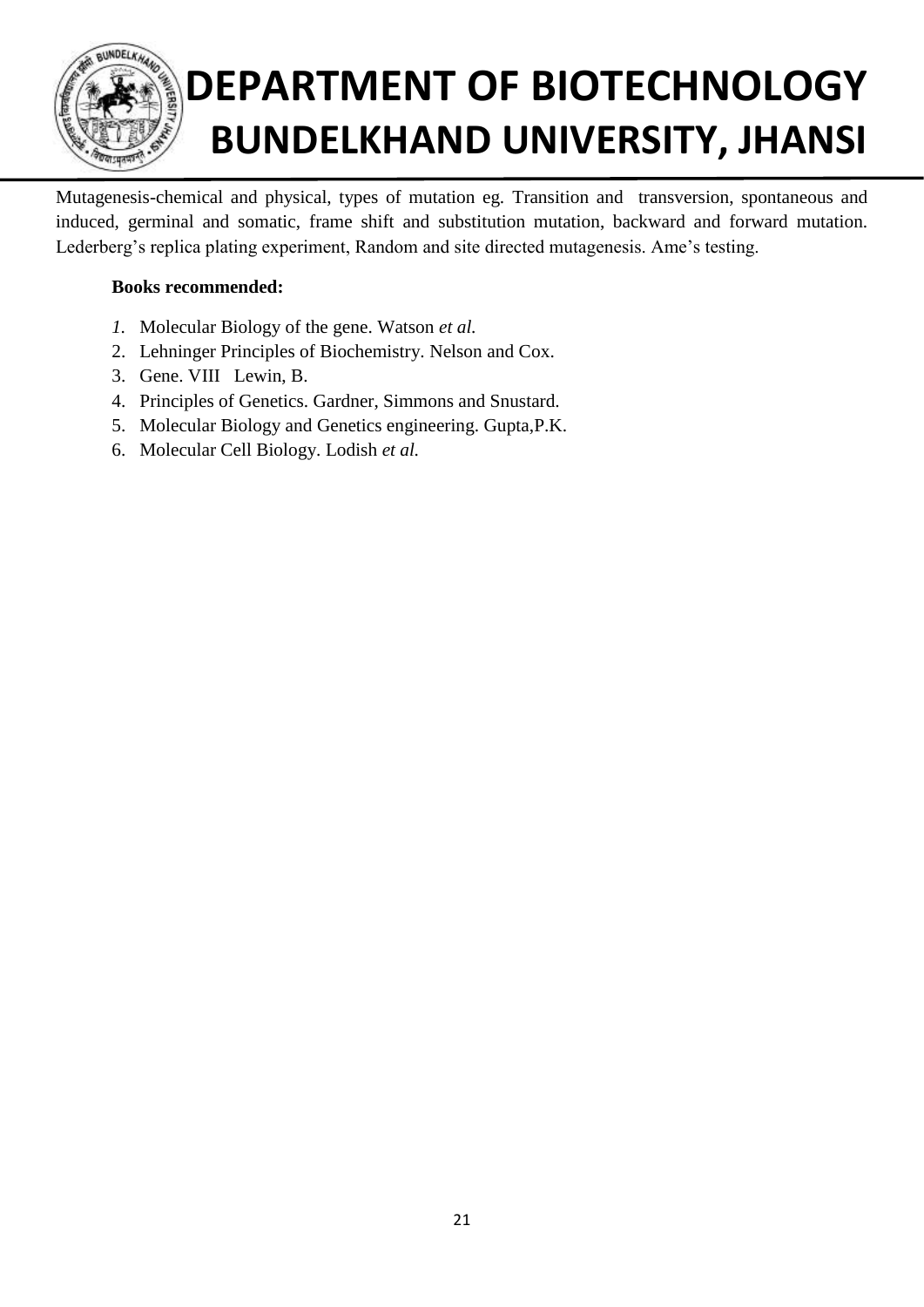

## **III SEMESTER**

## **7002 GENETIC ENGINEERING**

## **Unit-I**

- 1. Recombinant DNA Technology
	- Enzymes used in DNA technology: DNA manipulating enzymes (Restriction Endonucleases , Polymerases, Ligase, Kinases and Phosphatases Nucleases). Linker, Adaptor, Homoploymer tailing.
	- Cloning vectors: Plasmids, Phasmids, Cosmids, Artificial chromosomes, Shuttle vectors and Expression vectors, Viruses as vectors
- 2. Application of Recombinant DNA technology in agriculture, health and industry.

## **Unit-II**

- 1. Polymerase Chain Reaction (PCR): Principle, types and its application.
- 2. Principle and techniques of hybridization: Western, Northern and Southern blotting, Microarray based detection. DNA finger printing.

## **Unit-III**

- 1. Isolation and purification of DNA, Gel electrophoresis.
- 2. Molecular Markers: Principles, types and application, Restriction Fragment Length Polymorphism (RFLP), Amplified Fragment Length Polymorphism (AFLP). Random Amplified Polymorphic DNA (RAPD), Single Nucleotide Polymorphism (SNP).

## **Unit-IV**

- 1. Gene transfer methods: Electroporation, Microinjection, calcium phosphate coprecipitation, lipofection.
- 2. Analysis of protein-DNA and protein-protein interactions: Gel retardation assay, DNA footprinting, Modification interference assay, Deletion analysis, Phage display and yeast two hybrids assay.

## **Unit-V**

- 1. DNA sequencing method: Sanger's method, Maxam and Gilbert Method, Automated method.
- 2. Transgenic technologies and their applications.

## **Unit-VI**

- 1. DNA libraries: construction of genomic and cDNA, screening method of DNA libraries.
- 2. Molecular diagnostic Methods, Biosafety and Ethical considerations.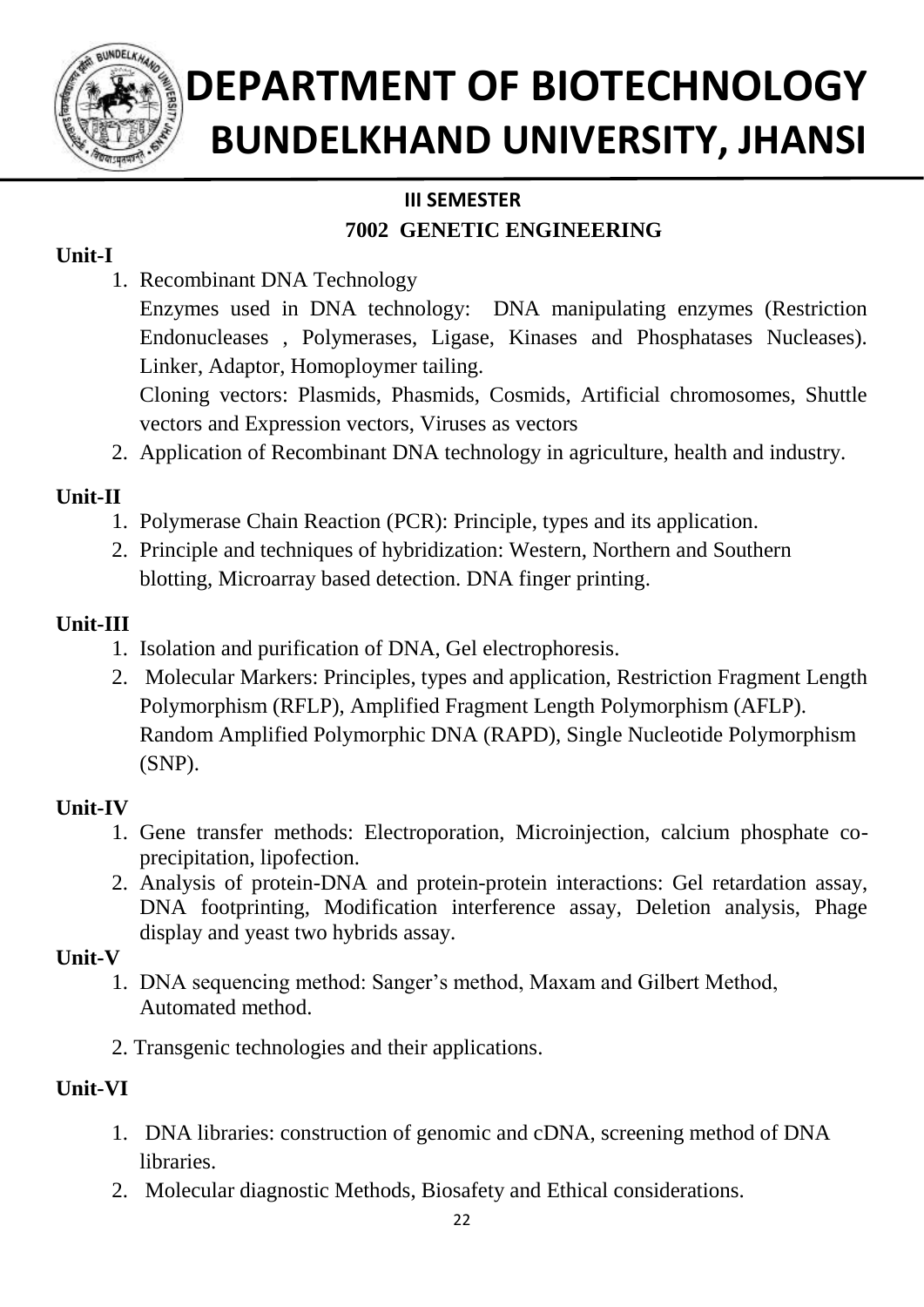

## **List of Suggested Reference Books**

- 1. DNA Technology: The Awesome Skill by Alcamo IE. (2001). 2nd Elsevier Academic Press, USA.
- 2. Gene Cloning and DNA Analysis by TA Brown. Blackwell Publishing, Oxford, U.K.

3. Molecular Biotechnology by Glick BR and Pasternak JJ. ASM Press Washington D.C.

- 4. Principle of gene cloning by Old and primrose  $V<sup>th</sup>Eds$ .
- 5. S B Primrose and R M Twyman Principles of Gene Manipulation and Genomics Seventh edition 2006 Blackwell Publisher, Australia.
- 6. Watson JD, Candy AA, Myers RM and Witkowski JA, Recombinant DNA (Gene and Genome – A short course) WH Freeman and Company, New York, IInd Edition 1992.
- 7. Biotechnology. Singh,B. D.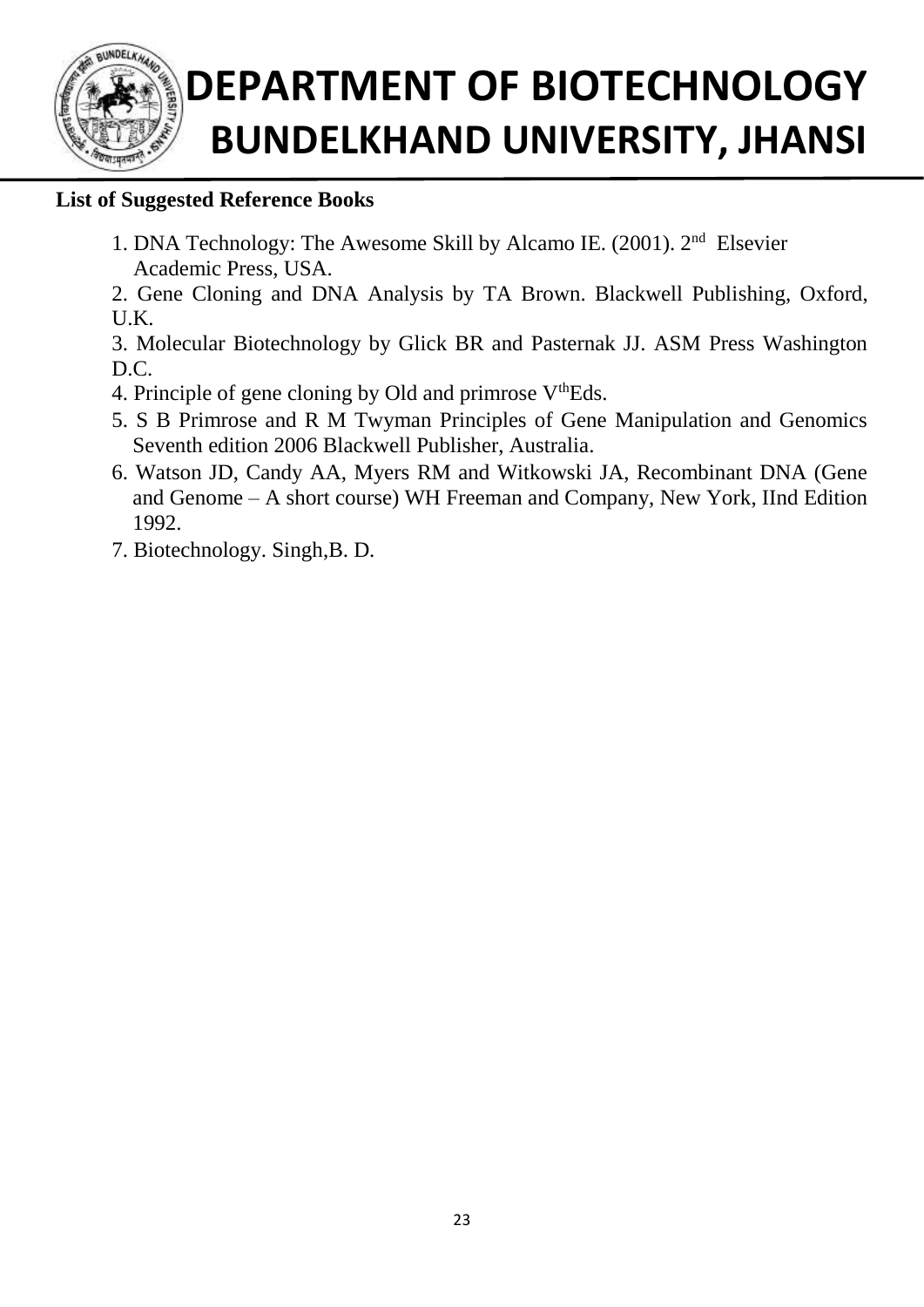

## **III SEMESTER**

## **7003 INDUSTRIAL BIOTECHNOLOGY**

### **UNIT I Introduction**

Definition, Scope and chronological development of the fermentation industry, the component parts of a fermentation process.

### **UNIT II Media design**

Introduction, typical media - energy sources, carbon and nitrogen sources and other components

### **UNIT III Sterilization**

Medium sterilization, design of a batch and continuous sterilization processes, holding time, Scale up of sterilization.

### **UNIT IV Improvement of industrial micro-organisms**

Isolation of industrially important micro-organisms – Screening, selection of mutants overproducing primary metabolites, selection of mutants overproducing secondary metabolites, use of recombination systems for the improvement of industrial micro-organisms and by modifying properties other than the yield of product. Maintenance and preservation of microorganisms

### **UNIT V Fermenter design**

Basic concepts of fermenter-batch,continous, fed batch, packed bed, bubble column, fludised bed, trickle, plug flow reactors. Fermentations-Submerged and solid state, body construction, aeration and agitation.

### **UNIT VI Recovery and purification of fermentation products**

Removal of microbial cells and other solid matter, foam separation, precipitation, filtration, centrifugation, cell disruption, Liquid- liquid extraction, drying and crystallization.

### **UNIT VII Microbial production**

Penicillin, Riboflavin, citric acid, vinegar, beer and whisky, Glutamic acid, Bread and Mushroom production

### **UNIT VIII Effluent treatment**

Treatment and Disposal of effluents, B.O.D. and C.O.D.

- 1. Biochemical Reactors Atkinson, B. Pion Ltd London
- 2. Biochemical Engineering Fundamentals Baily, J.F. and D F Ollis, D.F.
- 3. Bioprocess Technology-Fundamentals and Applications KTH Stockholm
- 4. Principles of fermentation technology Stanbury, P.F. and Whitakar, A.
- 5. Bioprocess Engineering principles, Pauline M. Doran, Academic Press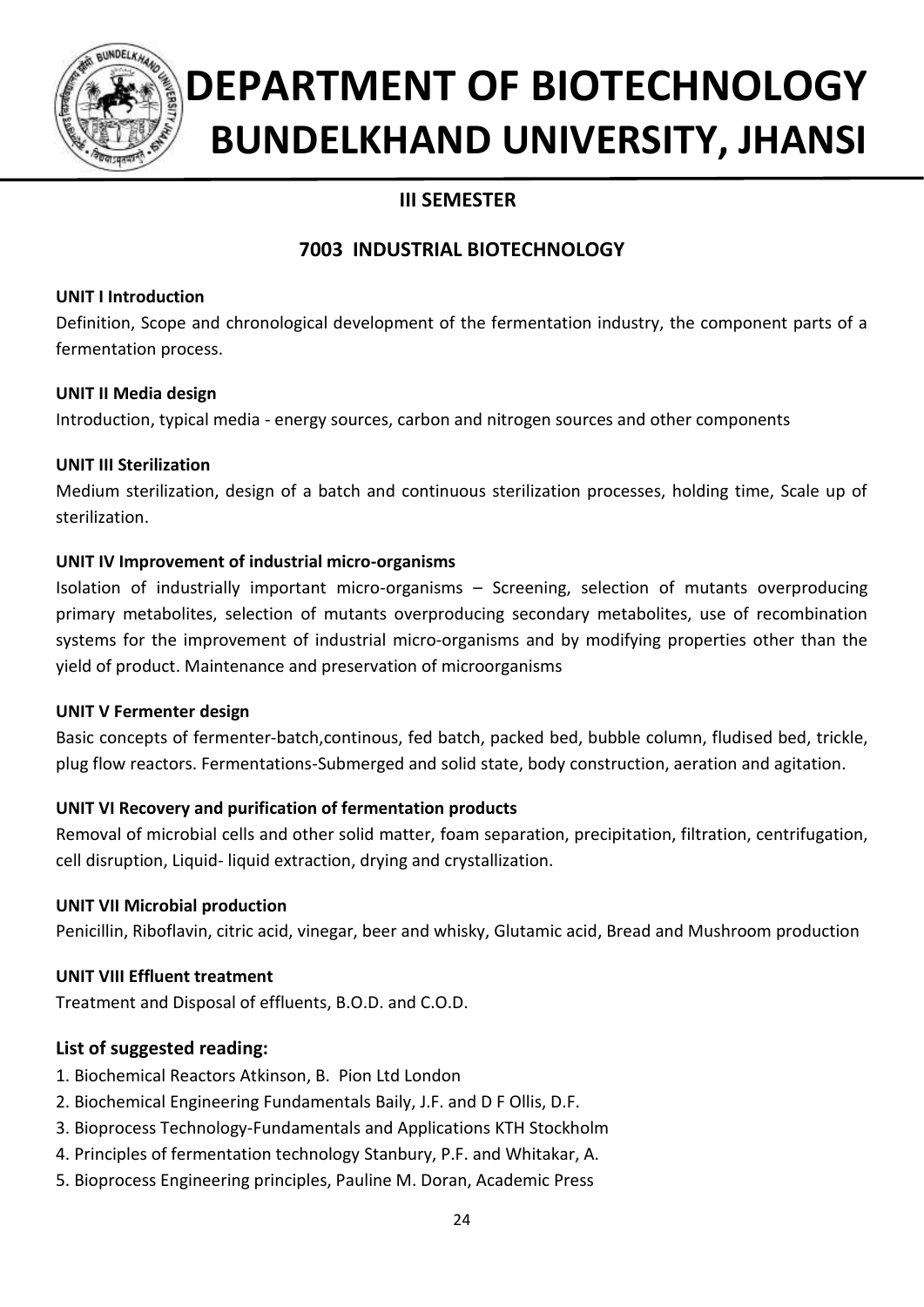

## **III SEMESTER**

## **7004 ANIMAL BIOTECHNOLOGY, BIOSAFETY AND I.P.R. (Elective)**

### **UNIT I Animal Cell Culture (Equipments, Consumables & Media)**

Equipments and materials used in animal cell culture. Sterilization and safety measures. Natural media, Synthetic media. Role of serum in cell culture. Advantages and disadvantages of serum in culture medium. Growth factors. Growth curve. Procedures for coating of culture surface. Cytotoxicity and viability assays. Measuring parameters of growth. Organ and histotypic cultures. Three dimensional culture and tissue engineering. Primary Culture and Tissue disaggregation. Subculture and Establishing Cell lines. Maintenance of cell culture and cell separation. Valuable products from cell culture.

### **Unit-II Cell Culture Technology**

Biology and characterization of the cultured cells, measuring parameters of growth. Basic techniques of mammalian cell culture in vitro; Scaling-up of animal cell culture at commercial level. Cell synchronization. Cell cloning and micromanipulation. Cell transformation. Basics, embryonic & adult stem cells, Transdifferentiation, Applications Application of animal cell culture. Cultivation of Viruses. Molecular Diagnostics development based on cell culture for Virus.

#### **Unit- III Transgenic Animals**

In vitro fertilization, ET and cloning. Transgenic Animals and Transfection Methods Introduction,. Transfection Methods, Gene transfer through microinjection , Retroviral infection, Targeted gene transfer. Gene disruption, gene replacement. Transgene integration . Gene therapy

Transgenic animal and their applications. Transgenic mice, sheep, goat, Rabbits, Cattle, Pigs and fish. Animal Bioreactors and molecular pharming. Animal cloning.

#### **UNIT IV Applications of Animal Biotechnology**

Application of molecular markers for improvement of live stock, Detection of transgenics, Construction of Molecular Maps. Prospects of transgenic livestocks. Embryo and gamete sex selection; nuclear transplantation, sperm separation, embryonic sex selection

#### **UNIT V Introduction to Biosafety and Bioethics**

Biosafety issues in biotechnology - risk assessment and risk management - safety protocols: risk groups biosafety levels - biosafety guidelines and regulations (National and International) - operation of biosafety guidelines and regulations - types of biosafety containments.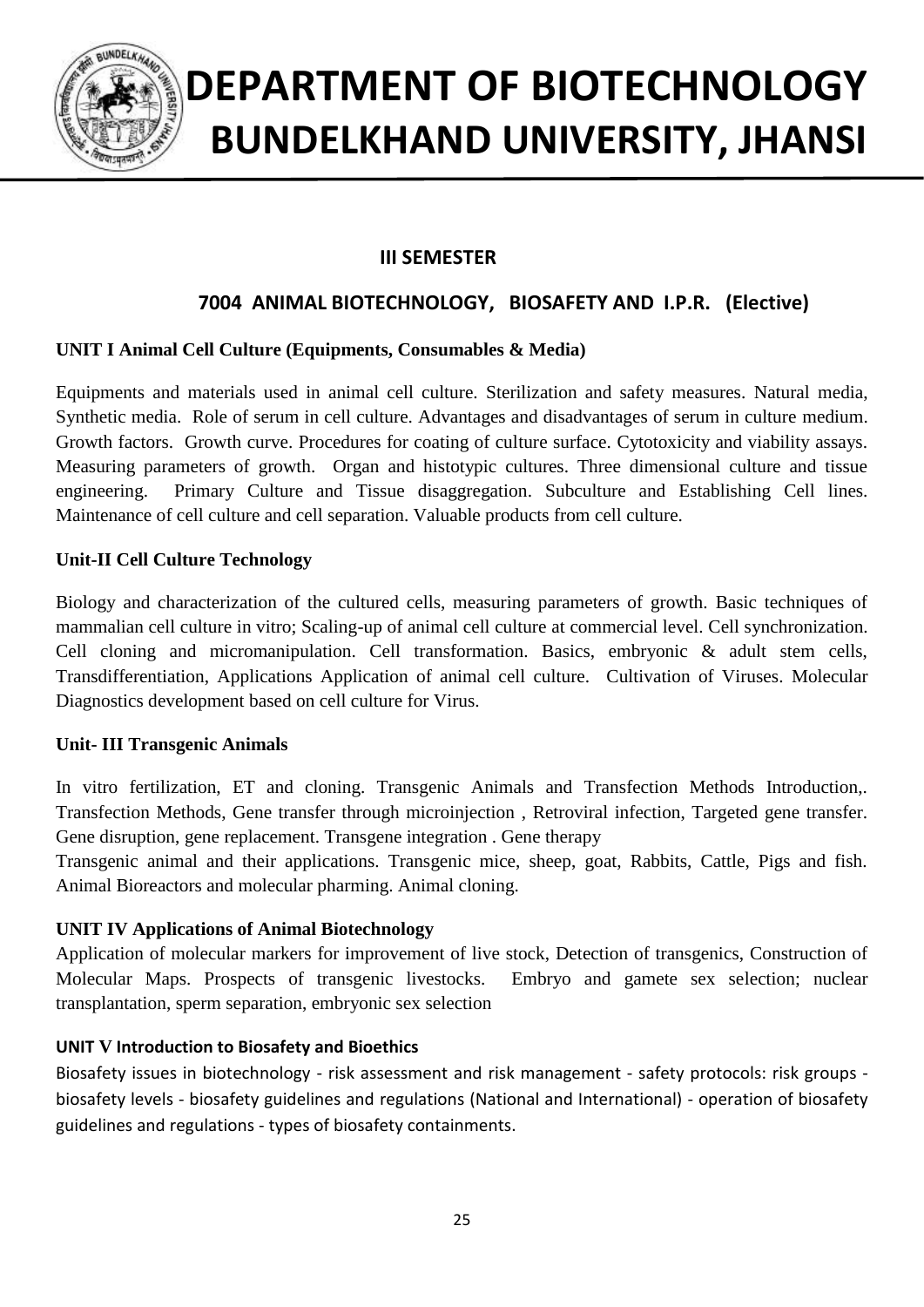

Framework for ethical decision making; biotechnology and ethics - biotechnology in agriculture and environment: benefits and risks – benefits and risks of genetic engineering. Ethical and social issues related to transgenic animals.

## **UNIT VI Introduction to intellectual property and intellectual property rights**

types: patents, copy rights, trade marks, design rights, geographical indications - importance of IPR patentable and non patentable - patenting life - legal protection of biotechnological inventions – GATT and other related treaties.

- 1. Culture of Animal cells. Freshney, R.T. (2000) Alan R. Lirs Inc. New York.
- 2. Biotechnology and genomics. (2008) Gupta, P.K. Rastogi Publications Meerut.
- 3. Molecular Biology and Genetic engineering. (2008) Gupta, P.K.
- 4. Text book of Biotechnology. Das, H.K.
- 5. Biotechnology. Singh, B. D. (2008) Kalyani Publishers, New Delhi.
- 6. Fundamentals of Genetics. 2004. Singh. B. D. Kalyani Publishers. New Delhi.
- 7. Bioethics and Biosafety in Biotechnology. Sreeramulu, V. (2007) New Age International Publishers. New Delhi.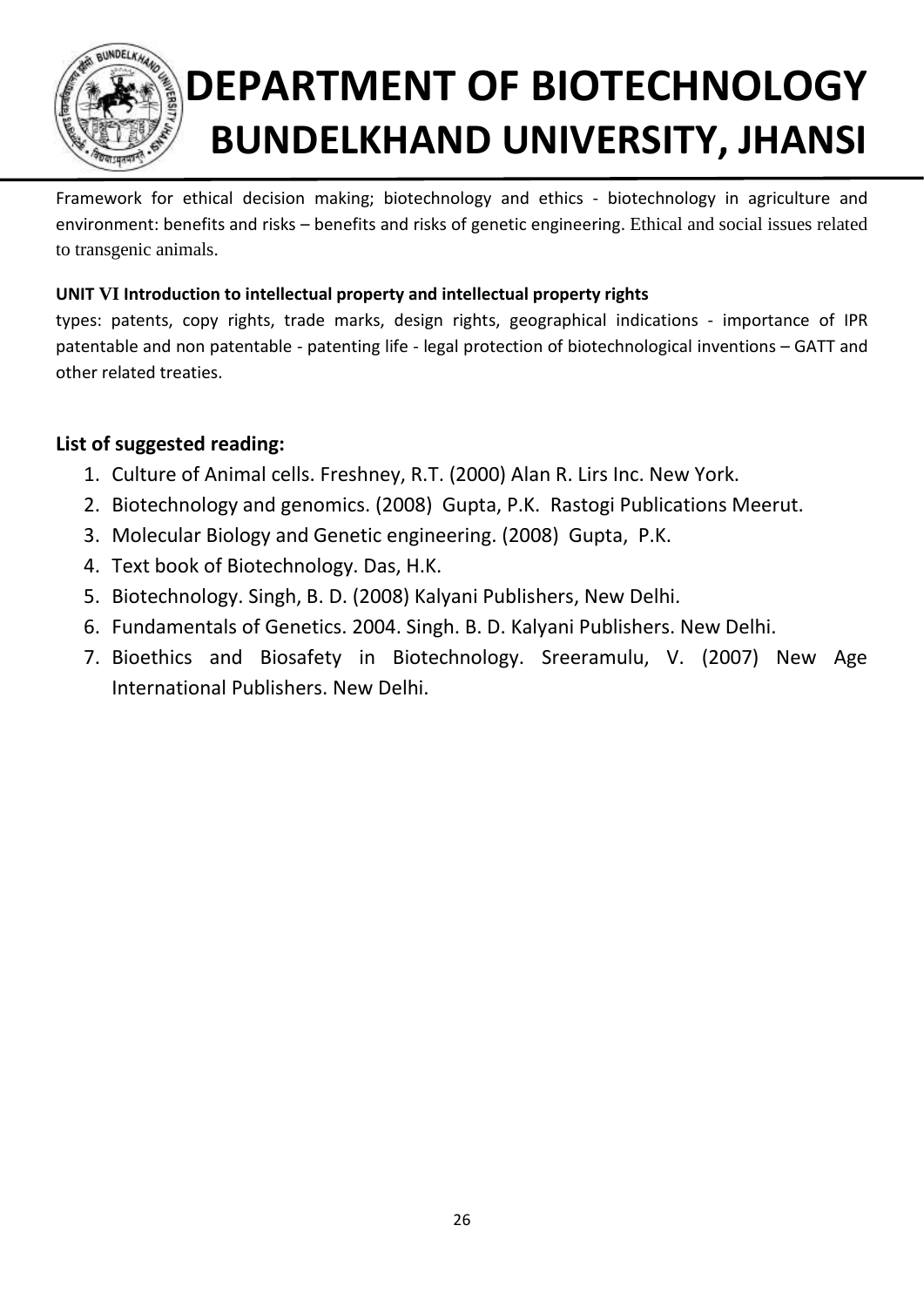

## **7005 ENVIRONMENTAL BIOTECHNOLOGY (elective)**

UNIT-1:

Environmental and Biosensors Reducing environmental impact of industrial effluents Toxic sites reclamation, removal of spilled oil and grease deposits and pollutants. Microbial degradation of textile dyes, timber petroleum products, leather plastics and food product Biosensors, recent approaches and applications

UNIT-2:

Bio fertilizers Use of mycorrhizae in forests, Biofertilizers and biopesticides Role of Dienococcus sp. in bioremediation of radioactive waste. Molecular mechanisms of radiation resistant

UNIT-3:

Environment and energy Renewable source of energy: Biomass production and Biogas production. Generation of energy and fuel using microorganisms (Hydrogen production and Methane production) Brief account of alternative energy source: Biofuel etc. Conservation of energy: Global Warming and carbon credit Heavy metals and its effect on microbes and higher organisms

UNIT-4:

Biodiversity, bioethics Biodiversity & species concept role of Biodiversity, Factors threatening Biodiversity Endangered species management & Biodiversity protection

## **Books/Authors.**

- 1. Introduction to environmental Biotechnology. Chatterji, A.K.
- 2. Test Book of Environmental Biotechnology. P.K. Mohapatra I.K. Iternational Publishers
- 3. Environmental Biotechnology. Alan H. Scragg. O.U.Publishers.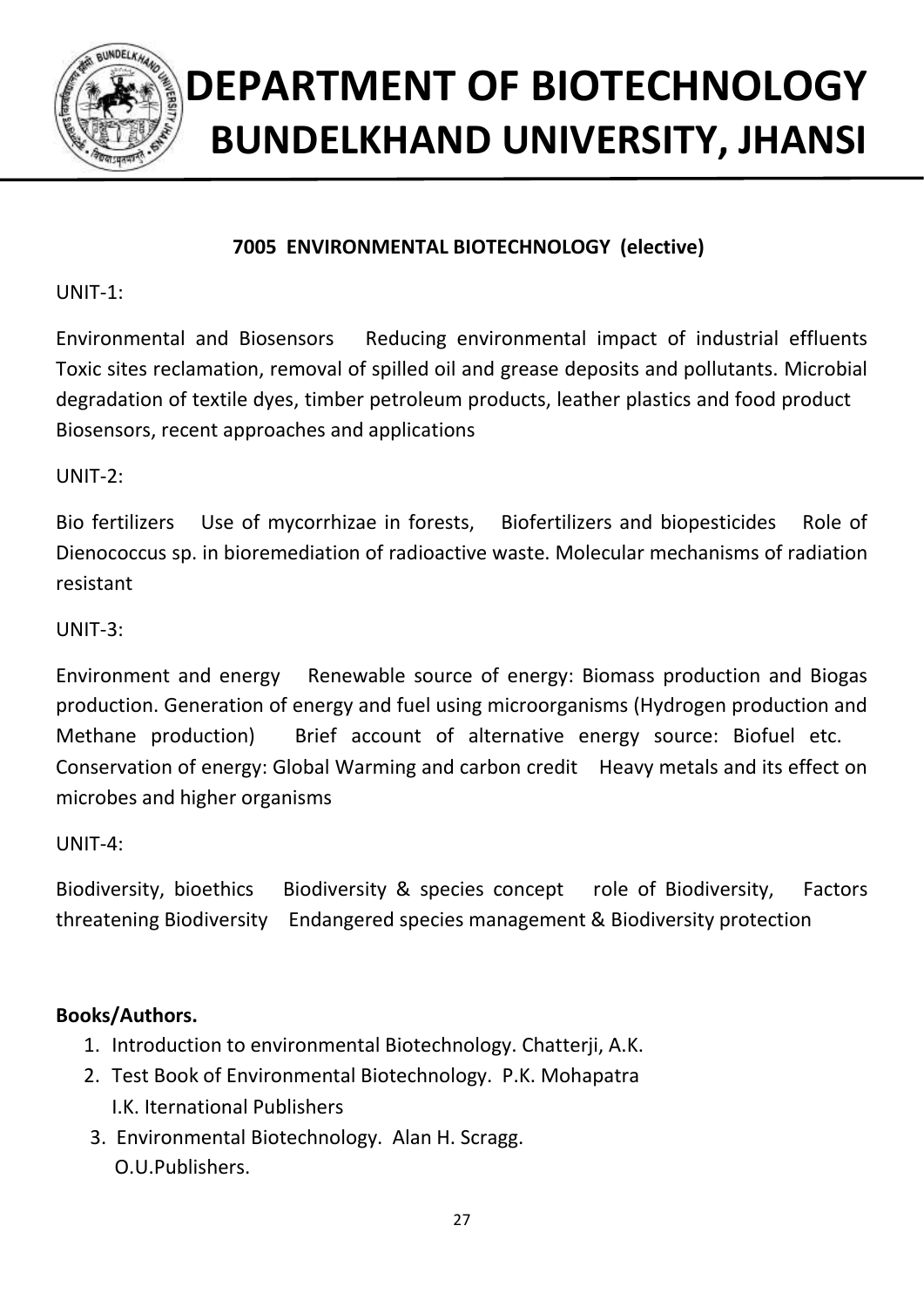

## **III SEMESTER**

## **70006 INDUSTRIAL AND ANIMAL BIOTECHNOLOGY PRACTICAL**

## **Part A**

- 1. To prepare ginger beer.
- 2. To prepare sauerkraut, an eastern European fermented cuisine.
- 3. To prepare Korean fermented cuisine Kimchi and observe how it is different from Saurkraut.
- 4. To isolate amylase producing species of *Aspergillus species* and test for its presence.
- 5. To prepare bread using yeast as a leavening agent
- 6. To produce alcohol from grapes and test for its presence.
- 7. Isolation of protease producing microorganism and to detect is activity.
- 8. To cultivate mushroom.
- 9. To isolate citric acid producing *Aspergillus species* and process its purification.

## **Part B**

- 1.Sterilization Procedures in Animal Cell Culture Lab.
- 2.Media Preparation in Animal Cell Culture.
- 3.Preparation of Serum.
- 4.BSS, General and Modified Media Preparation for Primary Culture.
- 5.Isolation and Identification of FMDV by Elisa based diagnostic kit.
- 6.Splenectomy (Mice) to demonstrate Splenocyte isolation for primary cell culture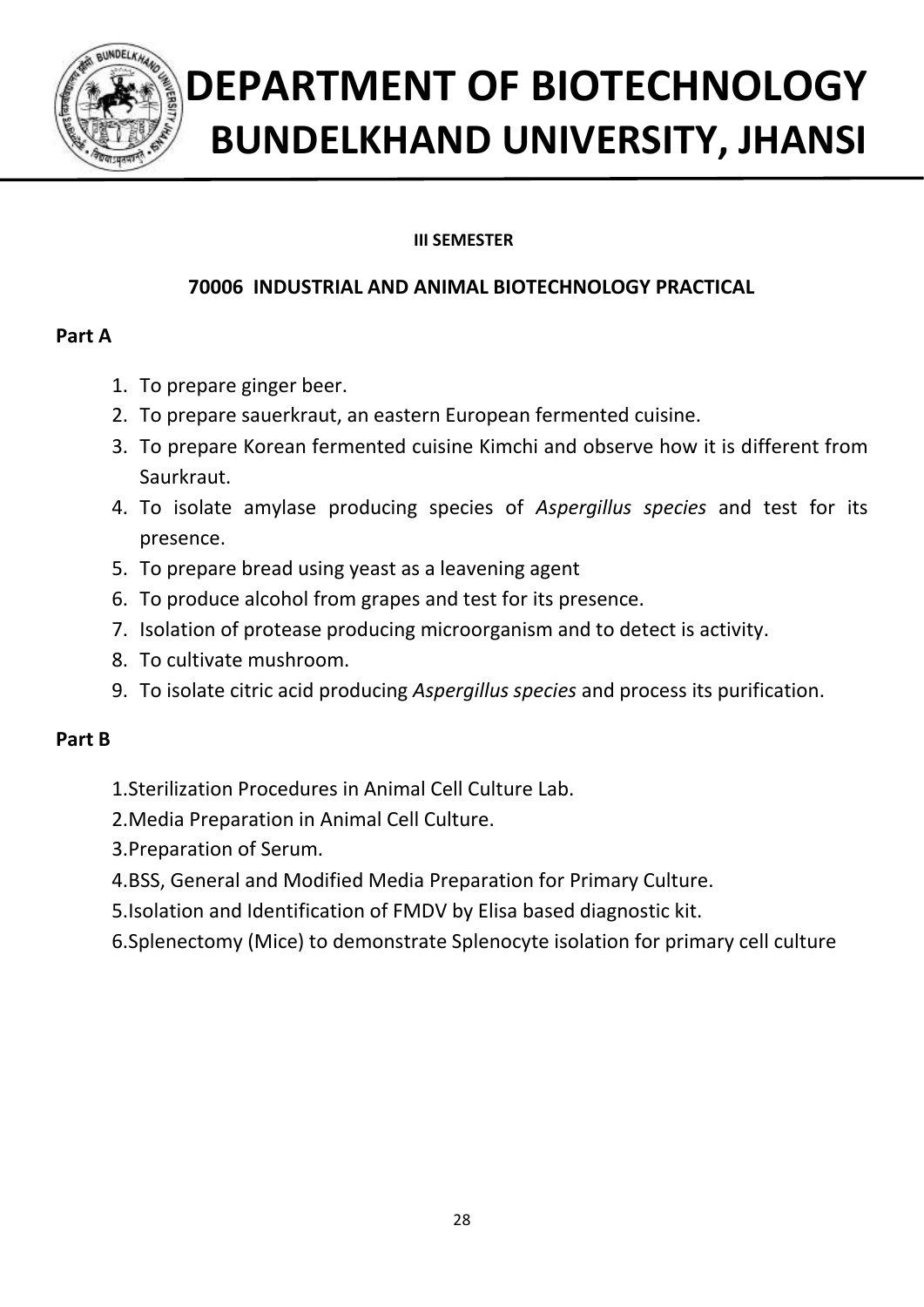

## **III SEMESTER**

## **70007 MOLECULAR BIOLOGY AND BIOINORMATICS PRACTICAL**

- 1. Isolation of genomic DNA from blood and saliva
- 2. Demonstration of Agarose gel electrophoresis.
- 3. Amplification of desired gene fragment byPCR.
- 4. Isolation and purification of plasmid DNA
- 5. Quantification and purity check of DNA by spectrophotometer
- 6. To perform restriction digestion of ʎ DNA using *Eco* RI and *Hind* III enzymes.
- 7. To learn the process of DNA finger printing following RFLP method by restriction digestion of DNA and analysis of digested fragments in agarose gel electrophoresis.
- 8. To amplify specific RNA fragment by reverse transcription polymerase chain reaction.
- 9. To perform ORFing of DNA sequence.
- 10.Acquaintance of database of model organism
- 11.Making use of gene bank.
- 12.To perform BLAST of DNA sequence for pairwise sequence alignment
- 13.To perform multiple sequence alignment for phylogenetic analysis.
- 14.Retrieving and displaying a 3D structure from PDB data base
- 15. To perform SDS PAGE for protein.